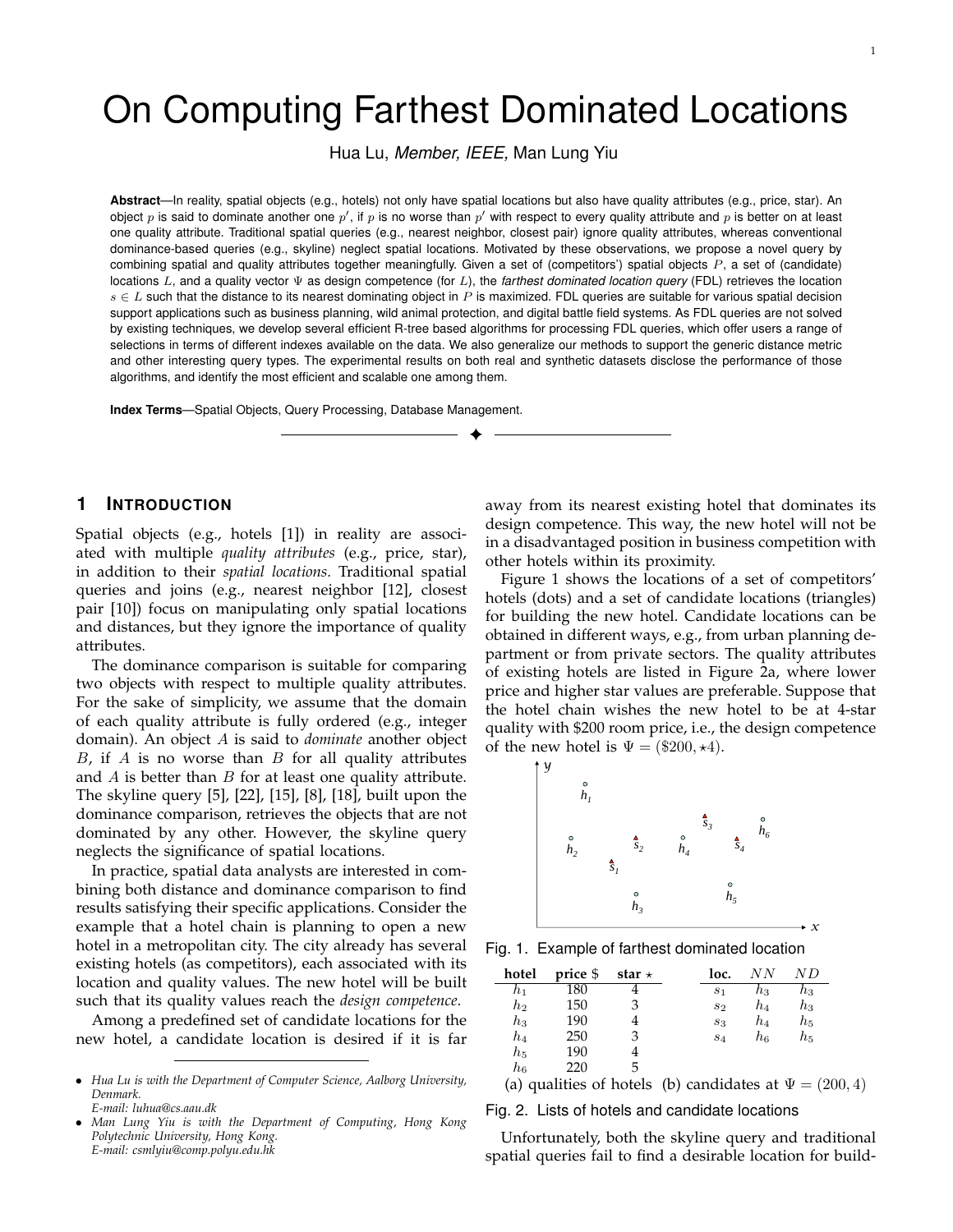ing the new hotel. By issuing a skyline query on the quality attributes of hotels in Figure 1, we obtain the result set  $\{h_1, h_2, h_6\}$ , which however offers no recommendation at all regarding the candidate locations  $\{s_1, s_2, s_3, s_4\}$ . Therefore, the skyline query is unable to select an appropriate location for building the new hotel.

Existing spatial queries are also not helpful here. Let  $dist(s_i, h_j)$  denotes the Euclidean distance between a location  $s_i$  and a hotel  $h_j$ . The *nearest neighbor* (NN) of  $s_i$ is the hotel  $h_j$  having the minimum value of  $dist(s_i, h_j)$ [19]. Figure 2b shows the NN of each  $s_i$ . One may suggest finding the location  $s_i$  (for the new hotel) such that its distance to its NN is maximized; however, this totally ignore quality attributes of the hotels.

Similar needs are also seen in other spatial decision support applications. In wild animal rehabilitation [3], an appropriate location is selected from a set of options for returning an animal to the nature, after its treatment in a rehabilitation center. A location is preferred if it is far away from (competing) animals with multiple better abilities (e.g., speed, weight, age). Since those animals are much stronger in fighting for essential resources, e.g., water and food, and hence they will endanger the rehabilitated animal that is still unaccustomed to wildlife. By maximizing the distances to potential nearest dominators, the preferred location improves the survival chance of the rehabilitated animal in the nature.

In an example of airborne landing (in a digital battle field system [2]), serious threats come from nearby locations where enemies have multiple advantages (e.g., better equipment, more soldiers). Among the set of candidate locations for landing, the one with the largest distance to its nearest threat is desired, in order to enhance the safety of landing.

Motivated by these real-life examples, in this paper we combine both spatial locations and quality attributes to define a novel query that retrieves practically meaningful locations as expected in the above examples.

#### **1.1 Problem Statement**

Let  $c$  be the number of (numeric) quality attributes. A *quality vector* is a point  $\psi$  in the *c*-dimensional space  $\mathbb{R}^c$ , where each dimension refers to a quality attribute. As a shorthand notation, we use  $\psi[i]$  to represent the *i*-th (quality) attribute value of  $\psi$ .

The notion of *dominance* [5] is used to compare quality vectors. A quality vector  $\psi$  is said to *dominate* another one  $\psi'$  (denoted as  $\psi \prec \psi'$ ), if  $\exists$  1  $\leq i \leq c$ ,  $\psi[i]$  is better than  $\psi'[i]$  and  $\forall$   $1 \leq i \leq c$ ,  $\psi[i]$  is not worse than  $\psi'[i]$ .

A *location* is a pair  $(x, y)$  in the Euclidean space  $\mathbb{R}^2$ , where  $x$  and  $y$  are coordinate values. A *spatial object*  $o =$  $\langle loc, \psi \rangle$  consists of both a location *o.loc* and a quality vector  $o.\psi$ . The notation  $dist(o, o')$  denotes the Euclidean distance between the locations of the spatial objects  $o$  and  $o'$ . Given two spatial objects  $o$  and  $o'$ ,  $o$  is said to be a *dominator* of  $o'$  when  $o.\psi \prec o'.\psi$ .

We proceed to present the definitions of the *nearest dominator* (ND) and *nearest dominator distance* (ndd) [16] of a location s, as follows.

*Definition 1: (Nearest Dominator, Nearest Dominator Distance)* Given a location s, its quality vector Ψ, and a set of spatial objects P, the **nearest dominator** of s in P is defined as

$$
ND(s, \Psi, P) = \underset{o \in P, o, \psi \prec \Psi}{\operatorname{argmin}} \; dist(s, o) \tag{1}
$$

i.e., the nearest neighbor of  $s$  in  $P$  among those that dominate Ψ.

The **nearest dominator distance**  $ndd(s, \Psi, P)$  of s is then defined as:  $n d d(s, \Psi, P) = dist(s, ND(s, \Psi, P)).$ 

Refer to the example in Figures 1 and 2. The ND of  $s_i$  is the hotel  $h_j$  that minimizes the  $dist(s_i, h_j)$  value, among those hotels dominating the design competence  $\Psi$ . Figure 2b lists the NN and ND of each location  $s_i$ . It is important to note that NN is not necessarily the same as ND. For example, the NN of  $s_2$  is  $h_4$  which however does not dominate  $s_2$  with respect to its design competence. Whereas its next nearest neighbor  $h_3$  does, which exactly is  $s_2$ 's ND. It is also noteworthy that a location's ND is not necessarily a skyline point, as indicated by  $h_3$  here. By considering the distance of each location  $s_i$  from its ND, we pick the largest one (i.e.,  $dist(s_3, h_5)$ ), and take its location (i.e.,  $s_3$ ) as the result location for building the new hotel.

Specifically, we define the novel *farthest dominated location query* as follows.

*Definition 2: (Farthest Dominated Location Query)* Given a set of (competitors') spatial objects  $P$ , a set of (candidate) locations L, and a quality vector  $\Psi$  as the design competence, the **farthest dominated location query** (FDL)<sup>1</sup> returns from  $L$  a location  $s$  such that the distance  $n d d(s, \Psi, P)$  is maximized, i.e.,

$$
\forall s' \in L, \; ndd(s, \Psi, P) \geq ndd(s', \Psi, P)
$$

Refer to the hotel example in Figures 1 and 2. There are c = 2 quality attributes (i.e., *price* and *star*). The set of objects is  $P = \{h_1, h_2, \dots, h_6\}$  and the set of locations is  $L = \{s_1, s_2, \dots, s_4\}$ . Hotel  $h_1$  is a spatial object, with a fixed location in the Euclidean space and the quality vector  $h_1.\psi = (180, 4)$ . Let the design competence be  $\Psi =$  $(200, 4)$ . Location  $s<sub>3</sub>$  is the farthest dominated location and its nearest dominator is  $h_5$ .

#### **1.2 Technical Contributions and Paper Organization**

The processing of the FDL query raises non-trivial challenges. First, the ND of a location s is not necessarily the NN of s, because the NN may not have quality attributes that dominate  $s$  (See Figure 2b). Although it is possible to solve the FDL query using incremental NN queries, as to be detailed in Section 3.1, such a straightforward solution is not efficient because it makes little use of non-spatial quality attributes in designing efficient query processing.

Second, the ND of a location  $s$  is not necessarily in the skyline of all locations in  $P$  with respect to their quality

<sup>1.</sup> The definition of the FDL query can be extended to return the  $k$ farthest dominated locations.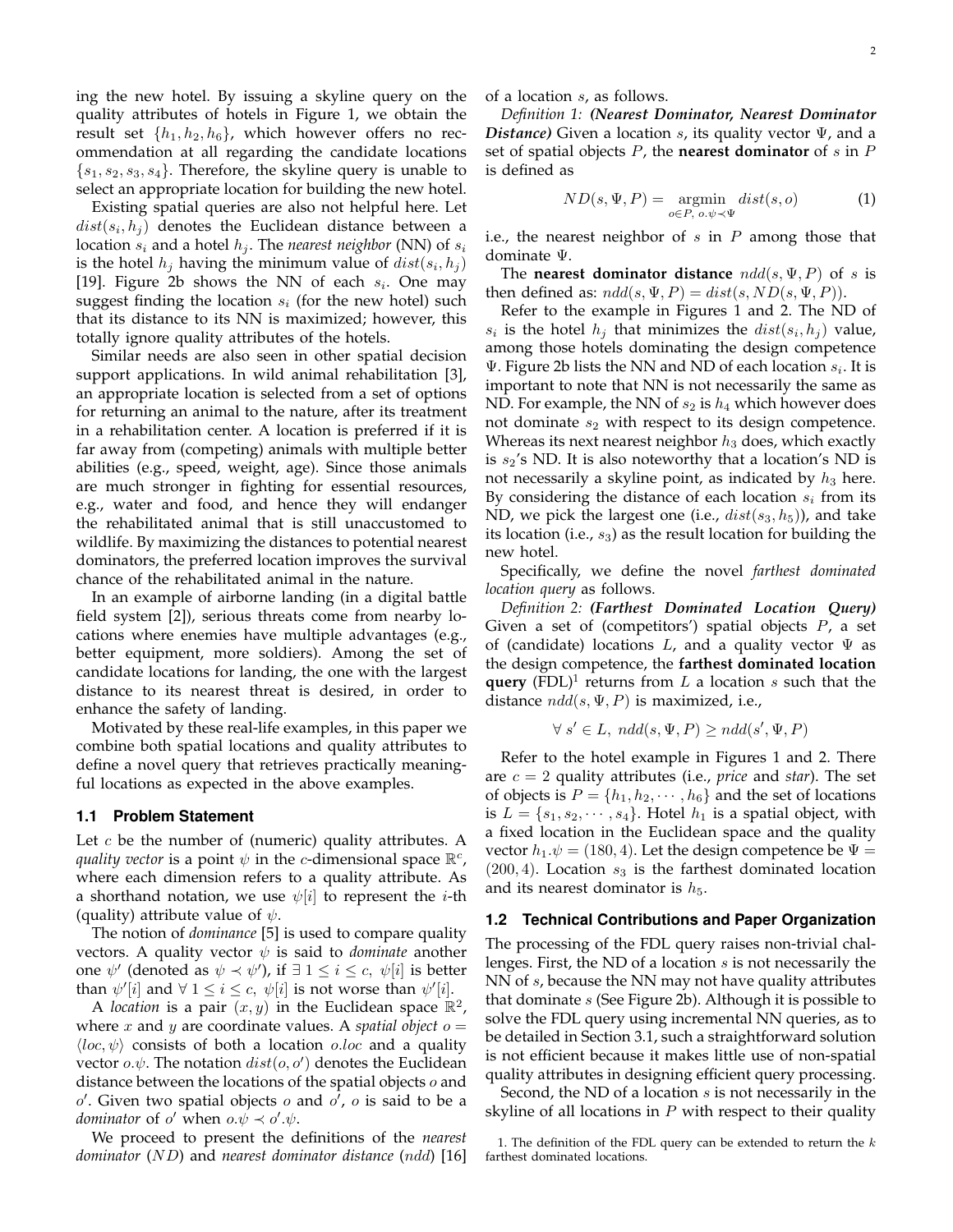attributes. If an object  $o$  in  $P$  dominates  $s$ , it can still be dominated by some other objects in  $P$  and therefore it is not in the skyline. This is exemplified by  $h_3$  and locations  $s_1$  and  $s_2$  in Figures 1 and 2. On the other hand, even if object  $o$  is in the skyline of  $P$ , it is not necessary for  $o$ to be the ND of a location s. There are two reasons for this: (1) o is unable to dominate s (e.g.,  $h_2$  and  $h_6$  in the example); (2) another object  $o'$  nearer to  $s$  dominates  $s$ (e.g.,  $h_5$  to  $s_3$  in the example).

As a result, there is no deterministic relationship between the result of a FDL query and that of a skyline query. Particularly, a FDL query cannot be answered by obtaining the skyline of  $P$  followed by some postprocessing on the skyline. Refer to the example again. Taking into account all objects in  $P$ , the FDL is  $s_3$  and its ND is  $h_5$ . Whereas, if only skyline points in  $P$  are considered, namely  $\{h_1, h_2, h_6\}$ ,  $s_4$  will be the FDL and its ND is  $h_1$ . However, this is not desired because the existing competence from non-skyline points is totally ignored.

We in this paper make the following major contributions. First, to the best of our knowledge, this paper is the first to formulate the FDL query that captures practical needs involving not only spatial locations but also quality attributes. Second, we adapt the incremental NN search algorithm to process the FDL query. This makes it possible to find the FDL on legacy implementations without much additional investment. Third, we design specific and more efficient methods for the FDL query. Fourth, we conduct a thorough theoretic analysis on the performance of proposed methods. Fifth, we generalize our proposals to deal with the generic distance metric and other interesting query types. Finally, we conduct an extensive experimental study for the proposed methods on both real and synthetic datasets, and show that our best algorithm is indeed efficient and scalable.

The rest of this paper is organized as follows. Section 2 reviews related work. Section 3 elaborates on our FDL query algorithms. Section 4 covers the technical generalizations. Section 5 experimentally evaluates the proposals, followed by conclusion in Section 6.

# **2 RELATED WORK**

**Location selection queries.** In the past, different constraints have been combined with conventional spatial queries to select semantically optimal locations or objects. Du et al. [11] proposed the optimal-location query. Involving a site set  $S$ , a weighted object set  $O$ , and a spatial region  $Q$ , an optimal-location query returns a location in  $Q$  with maximum influence. The influence of a location l is the total weights of objects in  $O$ , each of which has l as its nearest neighbor in  $S \cup \{l\}$ . In other words, the influence of a location is the sum of weights of all its reversed nearest neighbors (RNNs). With the same influence definition, Xia et al. [24] defined a different top $t$  most influential spatial sites query, which returns  $t$  sites (from  $S$  and within  $Q$ ) with the largest influences. Within the same context, Zhang et al. [26] proposed the mindist optimal-location query. Different from maximizing influence, such a query selects from  $Q$  a location l which minimizes the average distance from every object in  $O$  to its nearest site in  $S \cup \{l\}$ . Such location-optimal queries differ from our FDL query in that they do not consider multi-dimensional dominance relationship among possible locations and existing objects. This makes their solutions inapplicable to our specific problem.

Yiu et al. [25] formalized the top- $k$  spatial preference query, which returns the  $k$  spatial objects with the highest ranking scores. Objects are ranked based on an aggregate score function that is defined for the feature qualities in their spatial proximity. Such score functions, however, do not support multi-dimensional dominance relationship. Therefore, the top-k spatial preference query is essentially different from our FDL query.

Li et al. [16] defined the concepts of  $ND$  and  $ndd$ , combined dominance relationship with spatial distance, and defined complex location selection problems. Two fundamental differences distinguish our work from that one. First, only one set is considered in [16], from which desirable objects are selected. Whereas our problem involves two datasets with different practical semantics, and selects best locations from the location set. Second, a linear restriction on quality attributes is used in [16]. The distance from an object to that restriction within the quality attributes space is to be minimized. Whereas our problem employs a design competence vector, and the Euclidean distance from a location to its nearest dominator is to be maximized. Because of the different constraints and contrary optimization objectives, our problem in this paper is not a bichromatic version of the problem in [16]. As a result, the approaches in [16] cannot be directly applied to solve the problem in this paper. Also, Li et al. [16] have not studied the problem for generic distance metric like the road network distance or Manhattan distance. In contrast, we develop technical solutions for such generic cases in this paper.

**Skylining in spatial and spatiotemporal context.** Dominance relationship has been adopted in spatial and spatiotemporal database to define specific problems. Huang and Jensen [13] proposed a in-route skyline query for location-based services. When moving along a predefined road route towards her/his destination, a user may visit points of interest in the network. Points to visit are selected in terms of multiple distance-related preferences like detour and total traveling distance. The authors optimize such selections using skyline queries involving specific interesting dimensions.

Sharifzadeh and Shahabi [20] defined a spatial skyline query (SSQ) in spatial databases. Given a set of query points  $Q = \{q_1, \ldots, q_n\}$  and two points p and p', p is said to spatially dominates  $p'$  iff  $dist(p, q_i) \leq dist(p', q_i)$ for any  $q_i \in Q$  and  $dist(p, q_i) < dist(p', q_i)$  for at least one  $q_i \in Q$ . The spatial skyline of a set of points P is the subset of all points not spatially dominated by any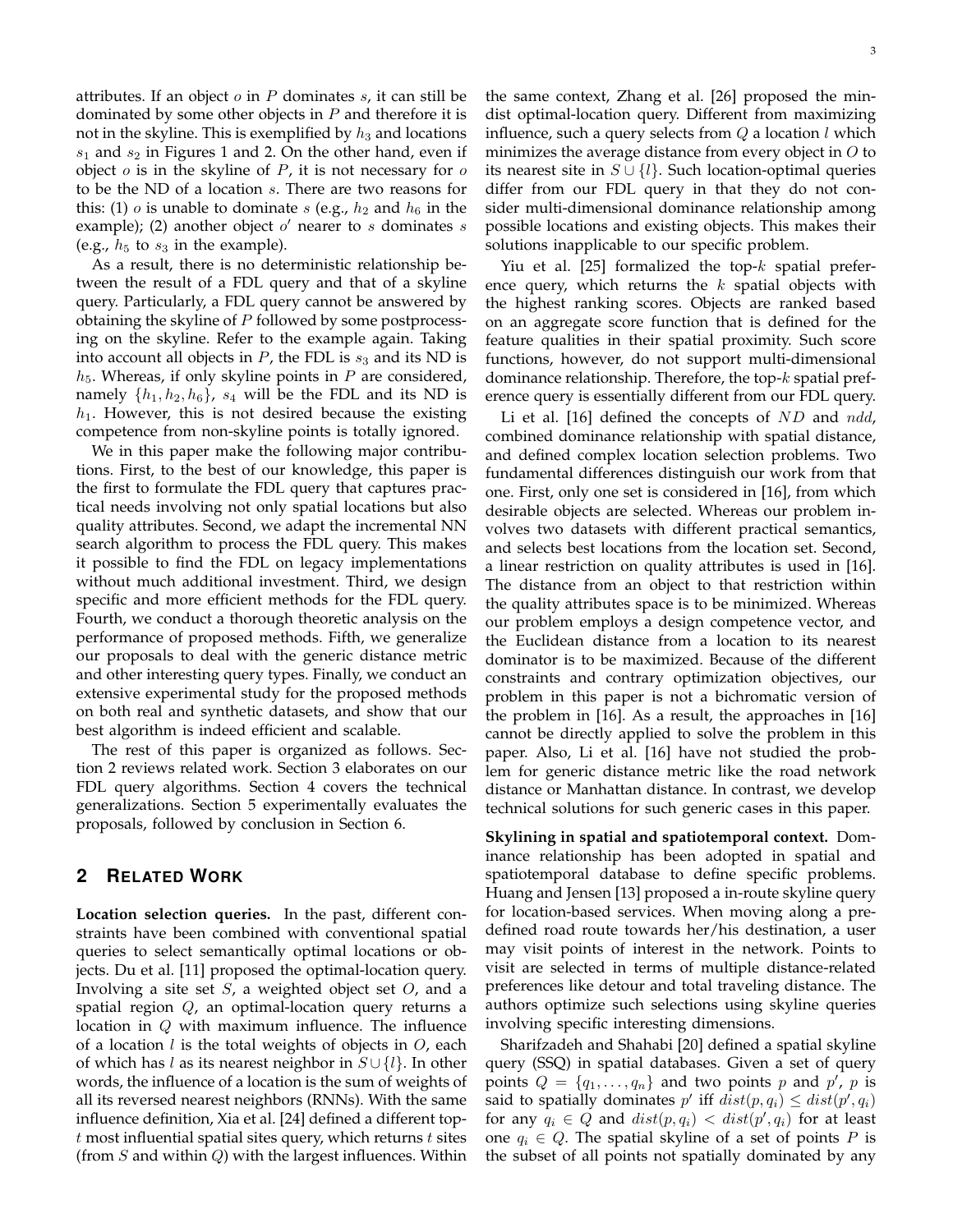other point of P.

Note that making the location set  $L$  in our FDL query be  $Q$  as described above does not make the FDL query equivalent to the SSQ. The FDL query is not a skyline query characterized by multi-criteria optimization; the SSQ is still a skyline query in a transformed  $n$ dimensional space, in which each dimension indicates the distance from a spatial point to a query point. The FDL query involves spatial distances in "ranking" and quality attributes in dominance definition; the basic form of SSQ does not involve any non-spatial attributes and define dominance based on distances to multiple query points. These major differences make the SSQ unsuitable for our FDL query. The extended version of SSQ [20], which takes into account non-spatial quality attributes, is still a skyline operator.

Huang et al. [14] defined continuous skyline query in a spatiotemporal context. A spatial object  $p$  dominates another object  $p'$  with respect to a query location  $q$ , if  $p$ is closer to q than  $p'$  and  $p$  dominates  $p'$  on all non-spatial attributes. A continuous skyline query then maintains all spatial objects not dominated by any others, while the query  $q$  is continuously moving along a known line in the Euclidean space. Within the similar setting, Zheng et al. [27] addressed how to search for the result valid scope for such a query without a known moving pattern.

Those works construct multiple dimensions of interest and then issue skyline queries on those dimensions to solve their specific problems. In contrast, our FDL query is not a skylining problem in a transformed space.

# **3 ALGORITHMS FOR FDL QUERIES**

Table 1 lists the notations used throughout the paper. Without the loss of generality, we assume that smaller values are preferred in quality attribute comparisons.

| <b>Notation</b>             | Meaning                                            |
|-----------------------------|----------------------------------------------------|
| Ι,                          | a set of spatial locations (candidates)            |
| Р                           | a set of spatial objects (competitors)             |
| $R_L$                       | an R-tree indexing the set $L$                     |
| $R_P$                       | an R-tree indexing the set $P$                     |
| $\mathfrak{c}$              | number of quality attributes/dimensions            |
| $p.\psi$                    | $c$ -dimensional vector (qualities of object $p$ ) |
| Ψ                           | c-dimensional vector (design competence)           |
| $p.\psi[i]$ or $\Psi[i]$    | $i$ -th value of the vector                        |
| $\Psi \prec \Psi'$          | $\Psi$ dominates $\Psi'$ (w.r.t. qualities)        |
| $\epsilon$                  | a (spatially) minimum bounding rectangle           |
| dist(p,q)                   | distance between two points/locations $p$ and $q$  |
| $\overline{mindist}(e, e')$ | minimum distance between $e$ and $e'$              |
| maxdist(e, e')              | maximum distance between $e$ and $e'$              |
| $ndd(s,\Psi,P)$             | nearest dominator distance of location s over P    |
| $\Phi(e)$                   | bit value for the entry $e$ in a bitmap $\Phi$     |

## TABLE 1 List of notations

## **3.1 Baseline Algorithms**

## *3.1.1 Naive Iterative Incremental NN Search*

We first present the *naive iterative incremental NN search* (NII) for processing the FDL query. NII takes as input (i) a 2-dimensional R-tree  $R_P$  on the spatial object set

P, (ii) a set of locations  $L$ , (iii) a c-dimensional design competence  $\Psi$ . It examines each location s of set L and computes the nearest dominator (ND) of s, by performing the incremental nearest neighbor search  $[12]$  of s on the tree  $R_P$ . During the iterative search, the largest  $n d d$ is maintained together with the corresponding location. After all locations are examined, the maintained location is returned as the query result.

**Example of NII.** In this example, the competitors' set P of objects contain  $p_1, p_2, \cdots, p_6$ , whose qualities are shown in Figure 3a, and their locations in the Euclidean space are depicted in Figure 3b. The R-tree  $R_P$  (indexing P) has two root entries  $e_1$  and  $e_2$ , pointing to a leaf node with  $p_1, p_2, p_3$ , and a leaf node with  $p_4, p_5, p_6$  respectively.

Let the design competence  $\Psi$  be (3,3). We need to find the nearest dominator of the location  $s$  in Figure 3b. The NII algorithm retrieves the first NN object  $p_1$  (of s), whose quality vector  $(4, 9)$  cannot dominate  $\Psi$ . Similarly, the next three NN objects  $p_2, p_3, p_4$  also cannot dominate  $\Psi$ . After that, the next NN object  $p_5$  has the quality vector  $(2, 3)$ , which dominates  $\Psi$ . Thus, the nearest dominator of  $s$  is  $p_5$ . Observe that both leaf nodes are accessed.



(a) competitors' objects' qualities (b) NII example





(c) EII example (d) BFS score derivation

Fig. 3. Running example with  $\Psi = (3,3)$ 

*3.1.2 Enhanced Iterative Incremental NN Search*

As shown above, the NII algorithm accesses many unnecessary objects (of P) that cannot dominate  $\Psi$ , before it finds the nearest dominator of the location s. Motivated by this observation, we propose to include additional information into non-leaf entries of the tree  $R_P$ , for reducing the number of accesses to those unqualified spatial objects (and R-tree nodes).

We propose an R-tree variant called  $\psi$ -augmented Rtree, for indexing the competitors' object set P. Like the traditional R-tree, this tree also groups the nodes according to their spatial extent. The only difference is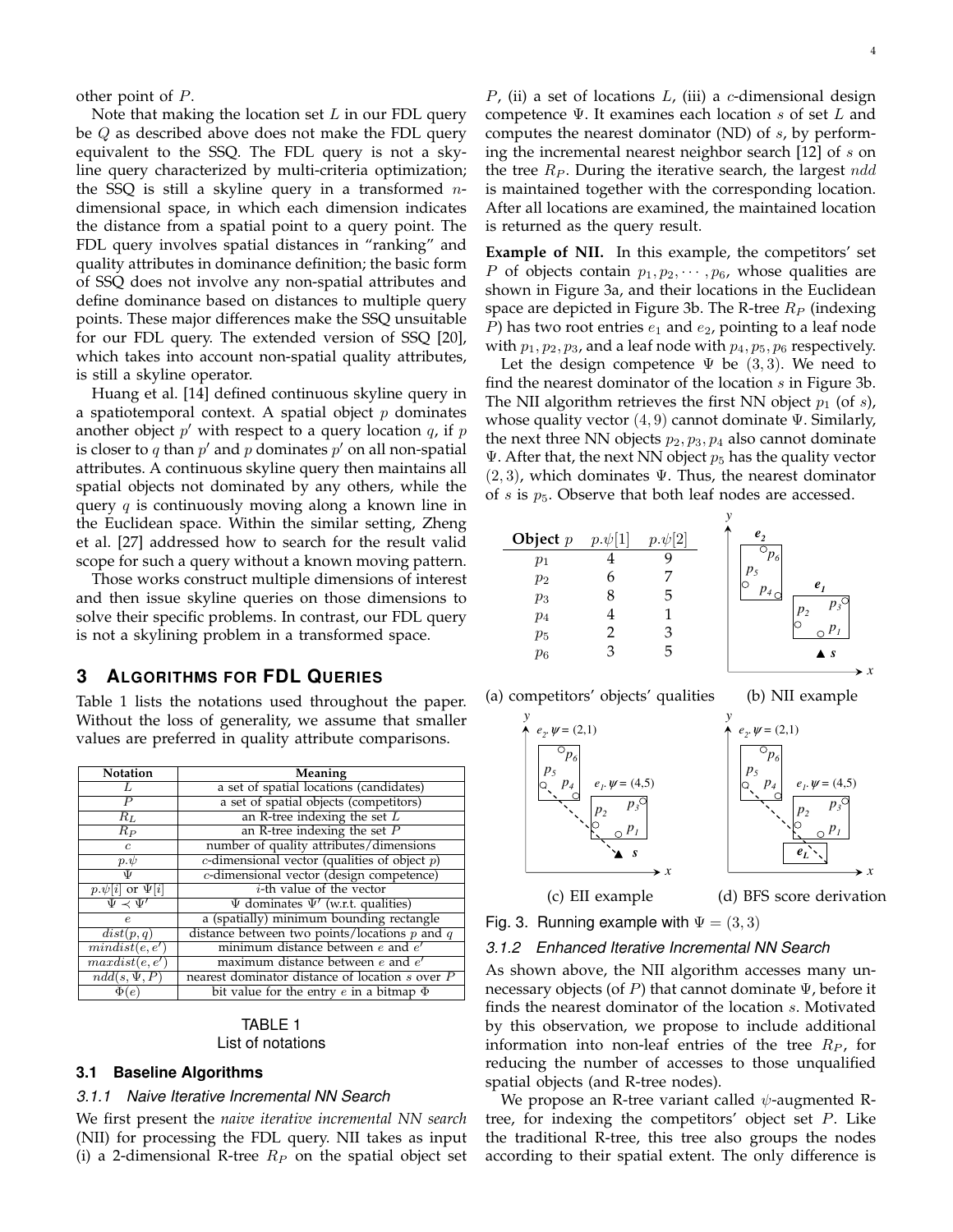that, in our  $\psi$ -augmented R-tree, each non-leaf entry e stores an additional c-dimensional vector  $e.\psi$ . The *i*-th value of the vector is recursively defined as:

$$
e.\psi[i] = \min\{e'.\psi[i] \mid e' \text{ is in the child node of } e\} \quad (2)
$$

In words, the value  $e.\psi[i]$  indicates the minimum value of objects in its subtree, for the  $i$ -th quality attribute. The following lemma represents a pruning rule for pruning a non-leaf entry whose subtree cannot contain any object that dominates the design competence Ψ.

*Lemma 1:* Let  $R_P$  be the  $\psi$ -augmented R-tree of the object set *P*. Let *e* be a non-leaf entry of  $R_P$ . If  $e \psi \nless \Psi$ , e's subtree cannot contain any object  $p$  dominating  $\Psi$ .

Proof of this lemma is straightforward according to dominance transitivity. With this lemma, we extend the NII algorithm into the enhanced iterative incremental NN search algorithm (EII), as shown in Algorithm 1.

**Algorithm 1 EII**(Augmented R-tree  $R_P$  of P, Set L, Competence Ψ)

|                 | 1: $fdl := \text{null}; \, ndd := 0$                    |
|-----------------|---------------------------------------------------------|
|                 | 2: for each location $s \in L$ do                       |
| $\mathcal{E}$ : | s. $ND$ :=null; initialize a min-heap H                 |
| 4:              | for each entry $e'$ in $R_P$ 's root do                 |
| 5:              | if $e' \psi \prec \Psi$ then                            |
| 6:              | enheap $(H, \langle e', \text{mindist}(s, e') \rangle)$ |
| 7:              | while $H$ is not empty and $s.ND$ is null do            |
| 8:              | $e :=$ deheap(H)                                        |
| 9:              | if $e$ is a non-leaf entry then                         |
| 10:             | for each child $e'$ of $e$ do                           |
| 11:             | if $e' \psi \prec \Psi$ then                            |
| 12:             | enheap $(H, \langle e', mindist(s, e') \rangle)$        |
| 13:             | else                                                    |
| 14:             | $s.ND := e$                                             |
| 15:             | if $dist(s, s. ND) > ndd$ then                          |
| 16:             | $ndd := dist(s, s.ND); \text{ } fdl := s$               |
|                 | 17: return $fdl$                                        |

Basically, the EII algorithm applies the incremental NN search [12] in Lines 3–16. The notation  $mindist(s, e)$ represents the minimum Euclidean distance between the location s and an R-tree entry  $e$  [19]. A min-heap H is used to organize its entries  $\langle e, mindist(s, e) \rangle$  to be visited in ascending order of the distance  $mindist(s, e)$ . The difference from [12] is that, in Lines 5–6 and 11– 12, an entry *e* is enheaped only if  $e.\psi \prec \Psi$ . This way, unnecessary entries are pruned and the number of node accesses is dramatically reduced.

**Example of EII.** The structure of the  $\psi$ -augmented R-tree (in Figure 3c) is the same as that of the traditional R-tree (in Figure 3b), except that each nonleaf entry  $e$  in the  $\psi$ -augmented R-tree stores its quality vector  $e.\psi$ . For instance, the entry  $e_1$  points to a leaf node containing  $p_1, p_2, p_3$ , whose quality vectors appear in Figure 3a. Thus, the entry  $e_1$  stores  $e_1 \psi =$  $(\min\{4, 6, 8\}, \min\{9, 7, 5\}) = (4, 5)$ . Similarly, the entry  $e_2$ stores  $e_2 \psi = (2, 1)$ .

Apply Algorithm 1 to Figure 3c. The root entry  $e_1$  is pruned as its quality vector  $e_1 \psi$  cannot dominate  $\Psi$ . Next, the root entry  $e_2$  is enheaped into H because its quality vector  $e_2 \psi$  dominates Ψ. The entry  $e_2$  is then deheaped from H and then its child entries  $(p_5)$  that dominate  $\Psi$  are enheaped. Eventually, the object  $p_5$  is deheaped and it is taken as the nearest dominator of s.

#### *3.1.3 Access Locality Optimization*

Both the NII and EII algorithms are able to exploit an available memory buffer for reducing the number of accesses. To improve the access locality of the algorithms (and thus the buffer's hit rate), it is beneficial to process the locations of  $L$  by the Hilbert curve ordering [7], [17].

Therefore, we sort the locations in  $L$  by the Hilbert curve ordering, and then process them accordingly in both NII and EII algorithms. In Section 5, we will study the effect of the Hilbert curve ordering.

## **3.2 Best-First Search Algorithm**

Observe that the algorithms discussed above do not require any spatial index on the location set  $L$ . In this section, we index the location set  $L$  by an R-tree  $R_L$ , and exploit the grouping of these locations for accelerating the computation of the query result.

We first design a technique for computing the upper bound of nearest dominator (ND) distance of any location s in a group  $e_L$  (i.e., a rectangle). Then, we discuss how to prioritize the traversal on tree  $R_L$  based on such upper bound ND distance of tree entries.

**Deriving upper bound ND distance for a group.** Let  $maxdist(e, e')$  denote the maximum Euclidean distance between two rectangles  $e$  and  $e'$  [19]. Given the design competence  $\Psi$  and a minimum bounding rectangle  $e_L$ from  $R_L$ , our question is how to derive the upper bound of the distance  $n d d(s, \Psi, P)$ , for any possible location s in  $e<sub>L</sub>$ . The following lemma shows that the distance  $n d d(s, \Psi, P)$  is upper bounded by  $maxdist(e_L, p^*)$ , when there is an object  $p^* \in P$  satisfying  $p^* \cdot \psi \prec \Psi$ .

*Lemma* 2: Let  $p^* \in P$  be an object such that  $p^* \psi \prec$  $\Psi$ , where  $\Psi$  is the design competence. For any location s in a minimum bounding rectangle  $e<sub>L</sub>$ , it holds that  $maxdist(e_L, p^*) \geq ndd(s, \Psi, P).$ 

*Proof:* Since  $p^* \cdot \psi \prec \Psi$ , the nearest dominator distance of  $s$  on  $P$  must be less than or equal to  $dist(s, p^*)$ , i.e., we have  $dist(s, p^*) \geq ndd(s, \Psi, P)$ . As s falls in the minimum bounding rectangle  $e<sub>L</sub>$ , we obtain  $maxdist(e_L, p^*) \geq dist(s, p^*)$ . Combining both inequalities, we get  $maxdist(e_L, p^*) \geq ndd(s, \Psi, P)$ . П

Obviously, the above upper bound ND distance can be tightened by finding an object  $p^* \in P$  that satisfies  $p^*.\psi \prec \Psi$  and at the same time its location stays close to  $e<sub>L</sub>$  in the Euclidean space.

Based on the above observation and Lemma 2, we develop Algorithm 2 for computing the above upper bound ND distance. It takes the following as input: the spatial object set P's augmented R-tree  $R_P$ , a minimum bounding rectangle  $e_L$  (of a group of locations in  $L$ ), and the design competence Ψ. The algorithm employs a minheap to access all entries in  $R_P$  in ascending order of mindist between them and the rectangle  $e<sub>L</sub>$ . In addition,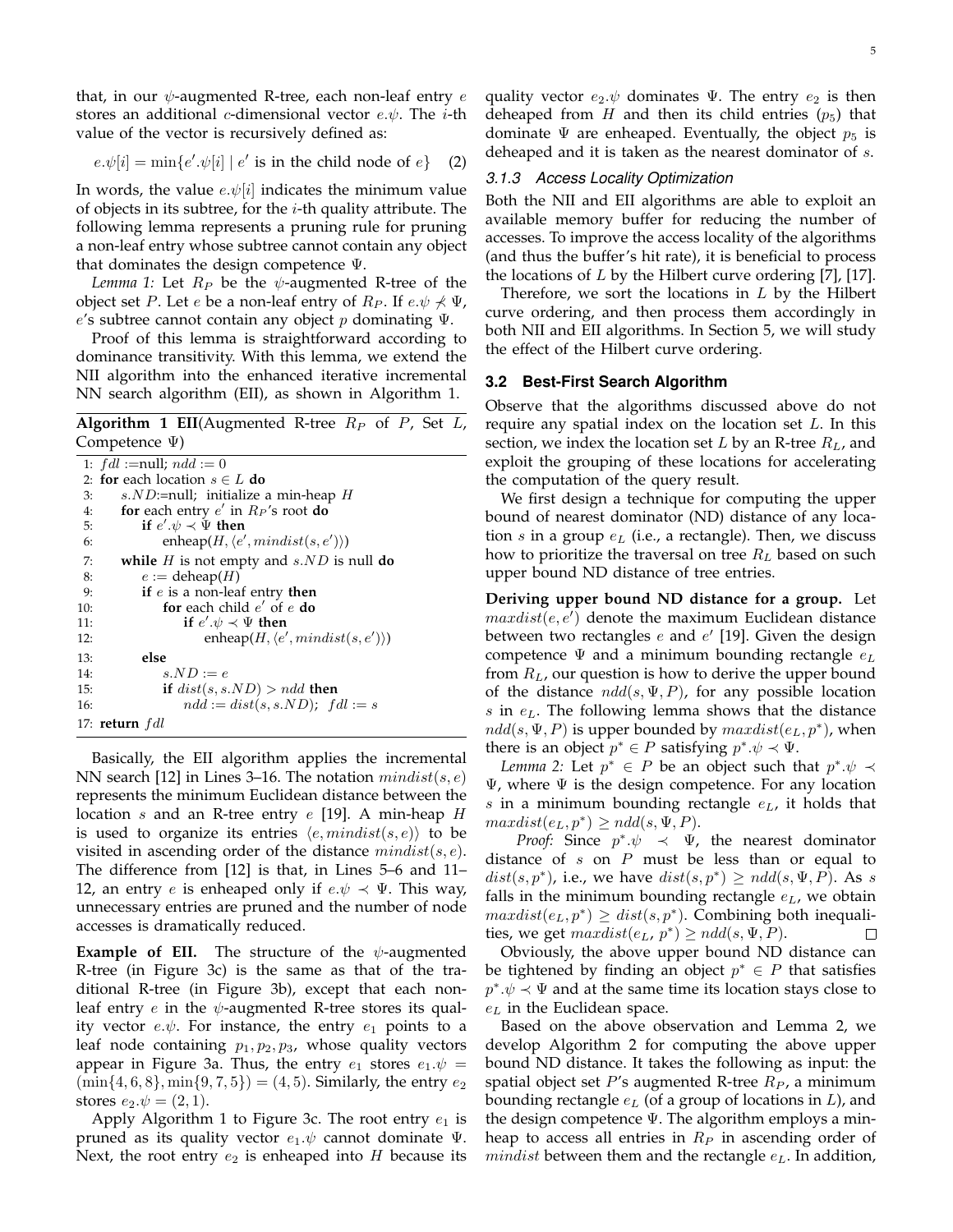Lemma 1 is applied to rule out irrelevant entries in  $R_P$ (Lines 3–4 and 9–10). When a spatial object  $e$  is met (Lines 11–12), it returns the distance  $maxdist(e<sub>L</sub>, e)$  as the upper bound ND distance for all locations in  $e<sub>L</sub>$ .

The above algorithm regards the input  $e<sub>L</sub>$  as a rectangle. In case  $e<sub>L</sub>$  is a location (i.e., degenerated rectangle), the returned distance  $maxdist(e<sub>L</sub>, e)$  (at Line 12) degenerates to  $dist(e<sub>L</sub>, e)$ . This means that the algorithm indeed computes the exact ND distance if  $e<sub>L</sub>$  is a location.

**Algorithm 2 score**(Augmented R-tree  $R_P$  of  $P$ , Minimum bounding rectangle  $e<sub>L</sub>$  of a group of locations in L, Competence  $\Psi$ )

|     | 1: initialize a min-heap $H$                               |
|-----|------------------------------------------------------------|
|     | 2: for each entry $e'$ in $R_P$ 's root do                 |
| 3:  | if $e'\psi \prec \Psi$ then                                |
| 4:  | enheap( $H, \langle e', \text{mindist}(e_L, e') \rangle$ ) |
|     | 5: while $H$ is not empty do                               |
| 6:  | $e := \text{deheap}(H)$                                    |
| 7:  | if $e$ is a non-leaf entry then                            |
| 8:  | for each child $e'$ of $e$ do                              |
| 9:  | if $e' \cdot \psi \prec \Psi$ then                         |
| 10: | enheap(H, $\langle e', \text{mindist}(e_L, e') \rangle$ )  |
| 11: | else                                                       |
| 12: | <b>return</b> $maxdist(e_L, e)$                            |
|     |                                                            |

**Example of upper bound ND distance derivation.** We then illustrate the above technique for computing the upper bound ND distance of  $s$  in Figure 3d. Suppose that the design competence is  $\Psi = (3, 3)$ . The root entry  $e_1$  is pruned as  $e_1 \psi$  cannot dominate  $\Psi$ . Next, the root entry  $e_2$  is enheaped into H because  $e_2 \psi$  dominates  $\Psi$ . After deheaping the entry  $e_2$  from  $H$ , its child entries  $(p_5)$  that dominate  $\Psi$  are enheaped into H. Eventually, the object  $p_5$  gets deheaped from  $H$  and the distance  $maxdist(e_L, p_5)$  is returned as the upper bound ND distance of e (shown as dotted line in Figure 3d).

**Best-first search algorithm.** We proceed to develop a best-first search algorithm that traverses the location set L's R-tree  $R_L$  in descending order of the upper bound ND distances of tree entries. The best-first search algorithm (BFS) is shown in Algorithm 3.

It uses a max-heap  $H$  (Line 1) to organize R-tree entries encountered in the search, prioritizing those entries with higher scores which indicate farther dominated locations (Lines 3 and 8). Due to the property of the max-heap H and the upper bounding property of score  $(R_P, e', \Psi)$ , the first location deheaped from the max-heap has the largest nearest dominator distance among all locations. In addition, score( $R_P, e, \Psi$ ) refers to the exact ND distance of e when e is a location. Therefore, such a location e is returned as the farthest dominated location (Line 10).

## **3.3 Spatial Join Based Algorithm**

In both the EII and BFS algorithms, the  $\psi$ -augmented R-tree is used to index the spatial object set  $P$ . The extra field  $\psi$  stored in a non-leaf entry is used to prune the search space; however, it does not fully prevent unnecessary accesses of tree nodes. Suppose that the design competence is  $\Psi = (7, 6)$ . In Figure 3c (and Figure

|     | 1: initialize a max-heap $H$                                   |
|-----|----------------------------------------------------------------|
|     | 2: for each entry $e'$ in $R_L$ 's root do                     |
| 3:  | enheap( $H, \langle e', \text{score}(R_P, e', \Psi) \rangle$ ) |
|     | 4: while $H$ is not empty do                                   |
|     | 5: $e := \text{deheap}(H)$                                     |
|     | 6: if $e$ is a non-leaf entry then                             |
| 7:  | for each child $e'$ of $e$ do                                  |
| 8:  | enheap $(H, \langle e', \text{score}(R_P, e', \Psi) \rangle)$  |
| 9:  | else                                                           |
| 10: | return $e$                                                     |

3d), despite the fact that the quality vector  $e_1 \psi = (4, 5)$ of  $e_1$  dominates  $\Psi$ , it does not guarantee that its subtree contains an object  $p_i$  such that  $p_i \cdot \psi \prec \Psi$ . In this example, all objects  $p_1, p_2, p_3$  located within  $e_1$  cannot dominate  $\Psi$ .

In following, we first use an R-tree  $R_P$  to index the set  $P$  and discuss how to compute a bitmap based on P. Then, we present a spatial join based algorithm that exploits the above bitmap to reduce the number of node accesses effectively.

**Dominance bitmap.** We proceed to give the definition of the *dominance bitmap* Φ as follows.

*Definition 3: (Dominance Bitmap)* Given the design competence  $\Psi$  and an R-tree  $R_P$  (for indexing the object set P), the **dominance bitmap**  $\Phi$  stores a bit value  $\Phi(e)$ as follows, for each non-leaf entry e in  $R_P$ : The bit  $\Phi(e)$ is set to 1 if the subtree of  $e$  contains at least an object  $p$ such that  $p.\psi \prec \Psi$ ; otherwise,  $\Phi(e)$  is set to 0.

At query time, we compute the dominance bitmap  $\Phi$ by performing a complete depth-first traversal on the R-tree  $R_P$ . The bitmap occupies  $f \cdot NL$  bits, where the average tree node fanout is  $f$ , and the tree contains  $NL$ non-leaf nodes. The size of  $\Phi$  is small and it fits into main memory. E.g., for an R-tree (with average fanout  $f = 50$ ) containing 1 million objects, the bitmap occupies only 20000 bits, i.e., 2500 bytes.

We illustrate how to derive Φ, by performing depthfirst search on the R-tree in Figure 3b. Suppose that the design competence is  $\Psi = (7,6)$ . After accessing the child node of  $e_1$ , none of its objects dominate  $\Psi$  so we set  $\Phi(e_1) = 0$ . We then access the child node of  $e_2$ , find out that (at least)  $p_5 \psi$  dominates  $\Psi$  so we set  $\Phi(e_2) = 1$ .

**Pruning rules using dominance bitmap.** In the following, we discuss how the dominance bitmap can be used to prune unqualified entries from the trees  $R_P$  and  $R_L$ .

Let  $e_L$  be an entry of the tree  $R_L$ . Let  $e_L$ . PL be the set of entries  $e_P$  of the tree  $R_P$  (visited so far) such that, for any location  $s \in e_L$ , there exists an entry  $e_P \in e_L.PL$ whose subtree contains the nearest dominator of s.

First of all, we apply the following pruning rule on  $e<sub>L</sub>$ .PL as any entry  $e<sub>i</sub>$  satisfying  $\Phi(e<sub>i</sub>) = 0$  cannot contain objects that dominate the design competence Ψ.

*Pruning Rule 1: (Bitmap-based Pruning)* Each nonleaf entry  $e_i$  from  $e_L.PL$  is pruned if  $\Phi(e_i) = 0$ . Each leaf entry  $e_i$  from  $e_L.PL$  is pruned if  $e_i.\psi \nless \Psi$ .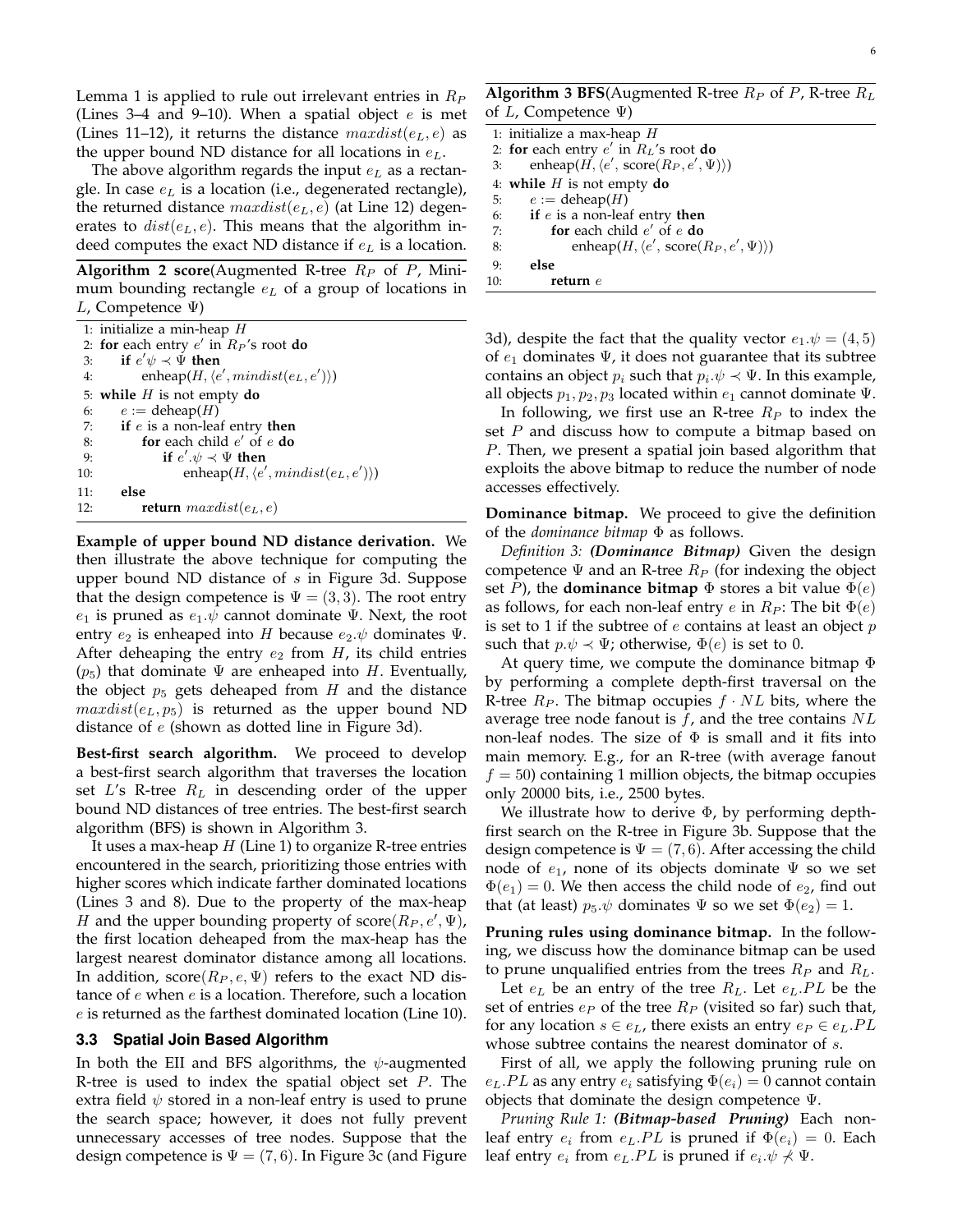After applying Pruning Rule 1, the subtree of each entry  $e_i \in e_L.PL$  must contain at least an object  $p^*$  that dominates Ψ. We then have the following lemma.

*Lemma 3:* Let  $e_i$  be a minimum bounding rectangle such that it contains an object  $p^* \in P$  satisfying  $p^*.\psi \prec \Psi$ , where  $\Psi$  is the design competence. For any location s in a rectangle  $e_L$ , it holds that  $maxdist(e_L, e_i) \geq ndd(s, \Psi, P)$ .

*Proof:* We get  $maxdist(e_L, p^*) \geq ndd(s, \Psi, P)$  by Lemma 2. We have  $maxdist(e_L, e_i) \geq maxdist(e_L, p^*)$ since  $e_i$  contains  $p^*$ . Thus we get:  $maxdist(e_L, e_i) \ge$  $ndd(s, \Psi, P).$  $\Box$ 

By Lemma 3, the distance  $maxdist(e<sub>L</sub>, e<sub>i</sub>)$  provides an upper bound of the distance  $n d d(s, \Psi, P)$  for any location  $s \in e_L$ . Suppose that Pruning Rule 1 has been applied on  $e<sub>L</sub>$ . PL. By taking the minimum of these upper bounds over all  $e_i$ 's in  $e_L$ .  $PL$ , we define the upper bound  $n d d$ distance of the rectangle  $e<sub>L</sub>$  as follows:

$$
UBndd(e_L) = \min_{e_i \in e_L, PL} maxdist(e_L, e_i)
$$
 (3)

The upper bound distance  $UBndd(e<sub>L</sub>)$  of the entry  $e<sub>L</sub>$ enables us to apply: (i) Pruning Rule 2, a local pruning technique for discarding entries  $e_i \in e_L.PL$  that do not contain nearest dominator of any location in  $e<sub>L</sub>$ , and (ii) Pruning Rule 3, a global pruning technique for removing an entry  $e_L$  (and its set  $e_L$ . PL) that does not lead to better (higher) ND distances.

*Pruning Rule 2: (Local Pruning)* Each entry  $e_i$  from  $e_L.PL$  is pruned if  $mindist(e_L, e_i) > UBndd(e_L)$ .

*Pruning Rule 3: (Global Pruning)* Let s <sup>0</sup> ∈ L be a location, and  $p' \in P$  be its nearest dominator object with respect to the design competence  $\Psi$ . An entry  $e_L$ (together with its set  $e_L$ . PL) is pruned if  $dist(s', p') >$  $UBndd(e<sub>L</sub>)$ .

These two rules are easy to prove with the definition of  $UBndd(e<sub>L</sub>)$ . Figure 4a illustrates the derivation of the upper bound distance  $UBndd(e<sub>L</sub>)$  of the entry  $e_L$  (from the tree  $R_L$ ). In this example, the set  $e_L.PL$  contains three entries  $e_{p1}, e_{p2}, e_{p3}$ , all of them have the bit value 1 in the dominance bitmap  $\Psi$ . We then compute  $UBndd(e_L)=min\{maxdist(e_L, e_{p1}),\}$  $maxdist(e_L, e_{p2})$ ,  $maxdist(e_L, e_{p3})$ } = {0.5, 0.6, 0.9} = 0.5. The local pruning rule is applied to remove  $e_{p3}$  from  $e_L.PL$ , since  $mindist(e_L, e_{p3}) = 0.65 > UBndd(e_L) =$ 0.5. Note that  $e_{p2}$  cannot be pruned, because for a location  $s \in e_L$ ,  $ND(s, \Psi, P$  may come from  $e_{p2}$  though  $maxdist(e_L, e_{p2}) > maxdist(e_L, e_{p1}).$ 



(a) local pruning of  $e_{P3}$  (b) global pruning of  $e_L$ Fig. 4. Illustration of pruning rules

In Figure 4b, we have found a location  $s'$  with its ND distance as 0.53, which is greater than  $UBndd(e_L) = 0.5$ . Thus, the global pruning rule is used to discard the entry  $e_L$  (and its set  $e_L$ .  $PL$ ) from searching.

**Spatial join based algorithm.** With the above pruning rules, we are ready to present our *spatial join based algorithm* (SJB). Its pseudo-code is shown in Algorithm 4. Each heap entry is of the form  $\langle e_L, e_L, PL, UBndd(e_L) \rangle$ , where  $e_L$  is an entry in the tree  $R_L$ ,  $e_L$ .  $PL$  is the set of potential tree entries of  $R_P$  that could be joined with  $e_L$ to produce better results. Entries in  $e<sub>L</sub>$ . PL are sorted in ascending order of  $mindist(e_L, e_i)$  where  $e_i \in e_L.PL$ . A max-heap  $H$  is employed for organizing its heap entries to be visited in descending order of upper bound distances  $UBndd(e<sub>L</sub>)$  of its entries.

**Algorithm 4 SJB**(R-tree  $R_P$  of P, R-tree  $R_L$  of L, Competence Ψ)

|     | 1: initialize a max-heap $H$                                  |
|-----|---------------------------------------------------------------|
|     | 2: create the dominance bitmap $\Phi$ for $R_P$ w.r.t. $\Psi$ |
|     | 3: $e_{root} := R_L root$ ; $e_{root}.PL := \{R_P root\}$     |
|     | 4: enheap $(H, \langle e_{root}, e_{root}, PL, 0 \rangle)$    |
|     | 5: while $H$ is not empty do                                  |
| 6:  | $\langle e_L, e_L.PL \rangle := \text{deheap}(H)$             |
| 7:  | if $e_L$ is a leaf entry then                                 |
| 8:  | if $e_L.PL$ contains only leaf entries then                   |
| 9:  | return $e_L$                                                  |
| 10: | else                                                          |
| 11: | goto Line 20                                                  |
| 12: | else                                                          |
| 13: | if $e_L.PL.first$ is an object or                             |
|     | 14: an $R_P$ entry is expanded in previous iteration then     |
| 15: | for each entry $e_i$ in $e_L$ do                              |
| 16: | $e_i.PL := e_L.PL$                                            |
| 17: | apply local pruning (Rule 2) on $e_i$ . PL                    |
| 18: | enheap $(H, \langle e_i, e_i. PL, UBndd(e_i) \rangle)$        |
| 19: | else                                                          |
| 20: | $e_P := e_L.PL \text{.} first$                                |
| 21: | remove the first entry from $e_L.PL$                          |
| 22: | for each entry $e_i$ in $e_P$ do                              |
| 23: | if $e_i$ is a dominating object or $\Phi(e_i) = 1$ then       |
| 24: | add $e_i$ to $e_L.PL$                                         |
| 25: | apply local pruning (Rule 2) on $e_L$ . PL                    |
| 26: | enheap $(H, \langle e_L, e_L, PL, UBndd(e_L) \rangle)$        |
|     |                                                               |
|     |                                                               |

During the joining,  $R_P$  entries and  $R_L$  entries are basically expanded in an alternative way (Lines 13– 26). An  $R_L$  entry  $e_L$  is expanded as follows. For each subentry  $e_i$  in  $e_L$ , all joining entries from  $e_L$  are copied (Line 16), local pruning (Pruning Rule 2) is then applied on  $e_i$ . PL, and finally  $e_i$  is inserted into max-heap H with its upper bound distance  $UBndd(e_i)$  (Lines 17–18).

When an  $R_P$  entry is to be expanded, the first one in the current  $e<sub>L</sub>$ 's PL list is picked as  $e<sub>P</sub>$  and removed from the list (Lines 20–21). Each subentry  $e_i$  in this  $e_P$ is added to  $e_L.PL$ , if  $e_j$  itself is an object that dominates  $\Psi$  or it is an entry that contains dominating object(s) in its subtree (i.e., Pruning Rule 1). After all subentries of  $e_P$  have been processed, the entry  $e_L$  together with its  $e_L$ . PL set and upper bound distance  $UBndd(e_L)$ , is reinserted into max-heap  $H$  (Lines 25–26). The algorithm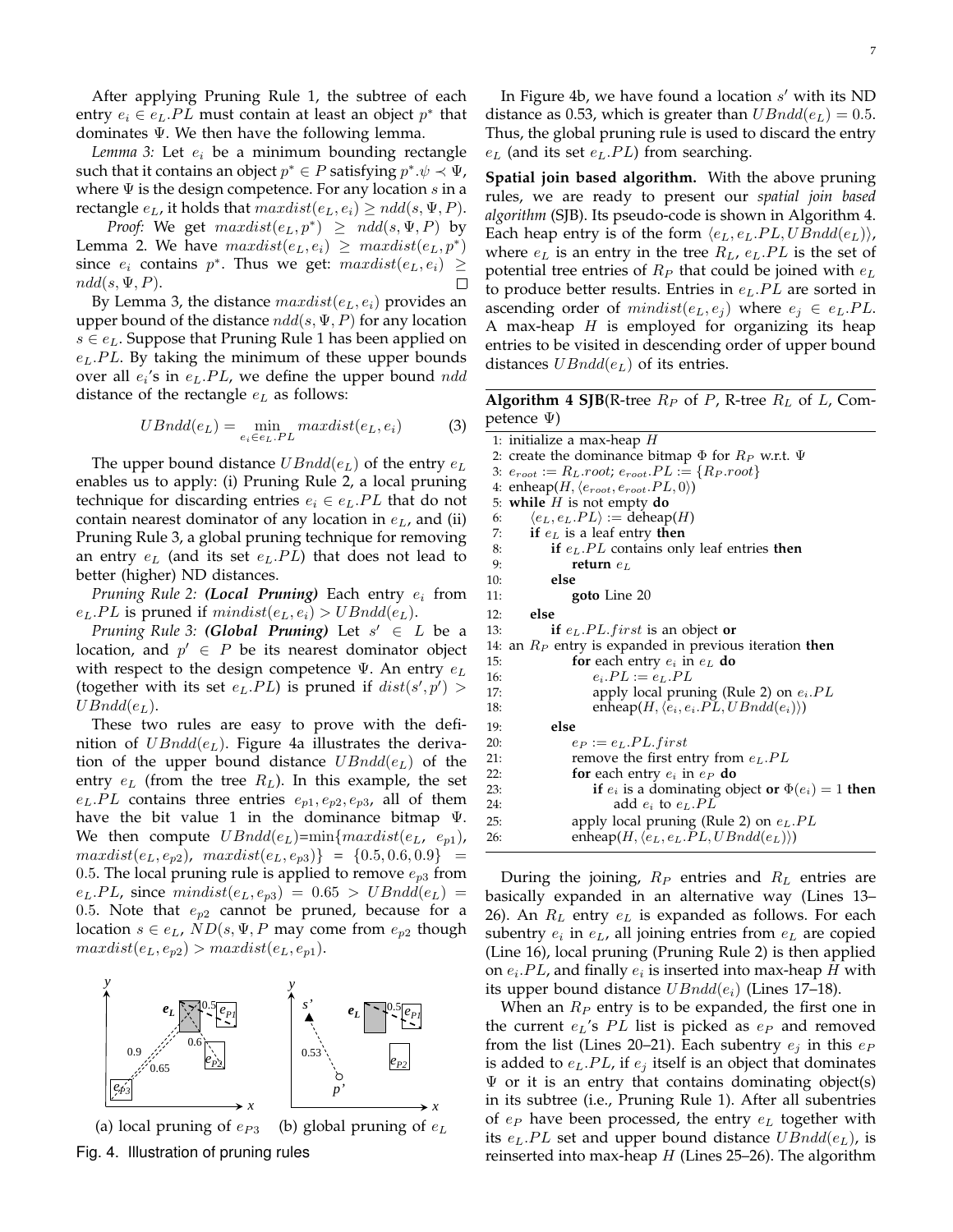returns when a location and a spatial object is to be joined, according to Pruning Rule 3 (Lines 8–9).

Our SJB algorithm differs from the spatial join and R-tree join (RJ) algorithm [6]. They consider only the spatial relationship between the objects in  $S$  and  $P$ , but not their dominance relationship on quality attributes of objects in our FDL query. Our SJB algorithm also differs from RJ algorithm in that SJB does not employ recursion. Instead, SJB algorithm joins  $S$  and  $P$  incrementally, integrating our specific dominance check efficiently in each increment step.

## **3.4 Analysis of Pruning Effectiveness**

In this section, we analyze the pruning effectiveness of: (i) a  $\psi$ -augmented tree (used in EII and BFS) and (ii) an R-tree with a dominance bitmap  $\Phi$  (used in SJB).

Suppose that there are  $N$  objects in the object set  $P$ . For the sake of analysis, we assume that the quality vectors of these objects are uniformly distributed in the domain  $[0,1]^{c}$ , where c is the number of quality attributes/dimensions.

Observe that the  $\psi$ -augmented tree achieves a grouping of nodes similar to the R-tree, since both of them group the objects into leaf nodes solely based on their spatial locations. Thus, the following analysis focuses on only the quality dimensions but not spatial locations.

Let the average fanout of both R-trees be  $f$ .<sup>2</sup> Observe that an entry at tree level  $j$  contains  $f^j$  objects in its subtree. Let  $e.QR$  be a hyper-rectangle in the space  $[0,1]^{c}$ , defined as the minimum bounding rectangle of quality vectors (of objects) in  $e'$ s subtree. Note that  $e.QR$  is only used as a convenient notation in our analysis, it is not explicitly stored in our trees. According to Theodoridis et al. [23], the side length  $\lambda_j$  of e.QR equals to:

$$
\lambda_j = \left(\frac{f^j}{N}\right)^{\frac{1}{c}} \tag{4}
$$

We proceed to examine the example of Figure 5, with  $c = 2$  quality attributes/dimensions. Specifically, we consider three design competencies  $\Psi_1, \Psi_2, \Psi_3$  (for different queries) and check whether a non-leaf entry  $e$ in the tree can be pruned. We first study the case of  $\psi$ augmented tree and then investigate the case of an R-tree with dominance bitmap.

Figure 5a depicts the augmented quality vector  $e \psi$  of the entry  $e$ , in the  $c$ -dimensional space defined by quality dimensions. In case the design competence falls into the gray region (e.g.,  $\Psi_1$ ), we guarantee that  $e.\psi$  cannot dominate  $\Psi_1$  and thus the entry e is pruned (in the EII/BFS algorithms). On the other hand, the child node of  $e$  needs to be accessed when the design competence stays in the remaining region (e.g.,  $\Psi_2$ ,  $\Psi_3$ ).

Figure 5b illustrates the bit value  $\Phi(e)$  for the entry e in the dominance bitmap  $\Phi$ . Recall from Section 3.3 that, the dominance bitmap is constructed by a complete



Fig. 5. Analysis of pruning effectiveness, at  $c = 2$ 

depth-first traversal of the tree. Regarding the design competence  $\Psi_1$ , none of the points in e.QR can dominate  $\Psi_1$ , so we have  $\Phi(e) = 0$ , meaning that the entry e will get pruned (in the SJB algorithm). For the case of  $\Psi_2$ , any point in *e.QR* dominates  $\Psi_2$ , we obtain  $\Phi(e) = 1$  and the entry e cannot be pruned. Notice that the dominance bitmap has the same pruning effectiveness as the  $\psi$ augmented tree, for the design competencies  $\Psi_1$  and  $\Psi_2$ .

The real advantage of using the dominance bitmap is that, even if a design competence (e.g.,  $\Psi_3$ ) resides in e.QR, it is still possible to obtain  $\Phi(e) = 0$  (and prune the entry  $e$ ), for the scenario that the subtree of  $e$  indeed contains no objects with quality vectors dominating  $\Psi_3$ (i.e., empty space in gray area). Our next question is to derive the probability of such an event.

The following analysis considers the case that the design competence  $\Psi$  falls into e.QR. For simplicity, we assume that the *i*-th coordinate  $\Psi[i]$  (of  $\Psi$ ) deviates from the *i*-th dimension lower bound value of  $e.QR$ , by an offset value r. Suppose that the entry  $e$  is at the j-th tree level. As illustrated in Figure 5b, our objective is to find out the probability that the subtree of  $e$  contains no objects in the gray region. Observe that the ratio of the gray region's area to *e.QR*'s area is given by:  $(r/\lambda_j)^c$ . Since the subtree of  $e$  contains  $f^j$  objects, the probability that the bit value  $\Phi(e)$  equals to 0 is given by:

$$
Pr(\Phi(e) = 0) = \left(1 - \left(\frac{r}{\lambda_j}\right)^c\right)^{f^j} = \left(1 - \frac{Nr^c}{f^j}\right)^{f^j} \tag{5}
$$

Interestingly, the probability rises rapidly when  $c$  increases. Thus, the dominance bitmap offers better pruning power at higher dimensionality.

Continuing with the example of Figure 5b, we have  $r = \lambda_i/4$  for the design competence  $\Psi_3$ . Substituting the value  $j = 1$  and  $f = 10$  into the equation, we obtain  $Pr(\Phi(e) = 0) = 0.52$  for the case of  $\Psi_3$ .

## **3.5 Handling Undominated** Ψ

So far we have implicitly assumed that the design competence  $\Psi$  is dominated by some object(s) in P. As a matter of fact, it is possible that an input  $\Psi$  is too advantaged to be dominated. For such an input, SJB

<sup>2.</sup> In practice, a  $\psi$ -augmented tree stores additional information per entry so its fanout is expected to be slightly smaller than an R-tree.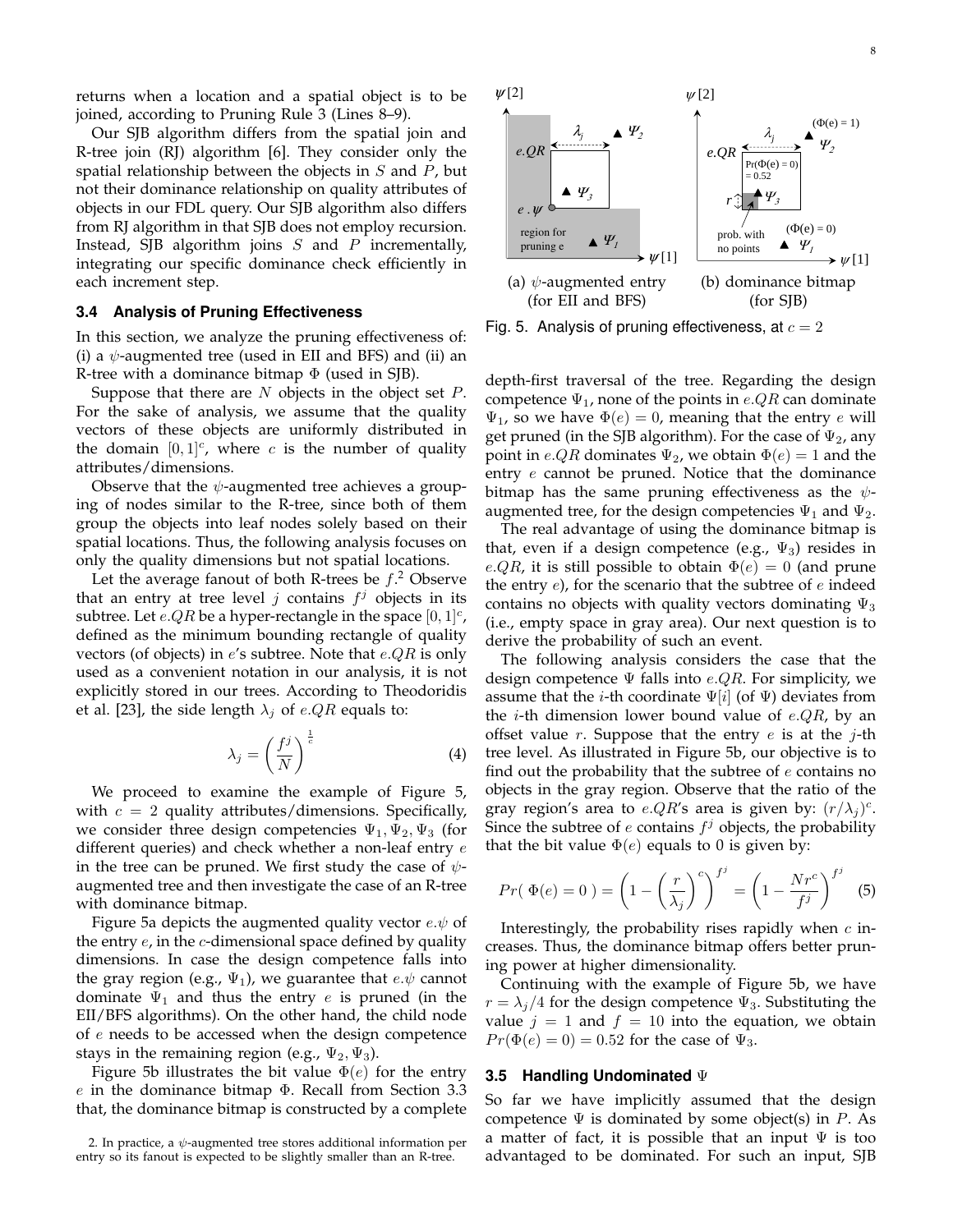algorithm is able to stop with reasonable overhead to create the dominance bitmap only, whereas none of the other algorithms stop early.

To avoid unnecessary high overhead, we adjust these algorithms slightly to make them able to handle undominated Ψs efficiently. For the iterative incremental NN search based algorithms (NII and EII), after processing the first location we check if the result  $fdl$  is null. If positive, which means the input  $\Psi$  is not dominated, we return without processing any remaining location. As a result, the overhead for NII is to retrieve all spatial objects via the incremental NN search; the overhead for EII is much lower because of the pruning effectiveness in the augmented R-tree  $R_P$ .

For BFS algorithm, the score algorithm (Algorithm 2) returns nothing if the input design competence  $\Psi$  is not dominated. We instead let it return a value that cannot be the distance  $maxdist(e_L, e)$ , e.g., - $\infty$ . Accordingly, we in BFS check each score value returned. If it is  $-\infty$ , we discard the corresponding entry  $e'$  and exit immediately. This way, the overhead for BFS to handle an undominated  $\Psi$  is merely calling score algorithm for the first entry in  $R_L$  root. The effect will be seen in Section 5.2.

## **4 TECHNICAL GENERALIZATIONS**

#### **4.1 Generalization of Distance Metrics**

So far we have employed the Euclidean distance as the distance metric in the FDL query definition. However, other distance metrics, e.g., the road network distance [21] and Manhattan distance, are also of importance in many scenarios. Therefore, we in this section generalize the FDL query definition and algorithms to support generic distance metrics.

Let  $dist_q(o_1, o_2)$  denote the generic distance between two spatial objects or locations. Given a location s, its quality vector  $\Psi$ , and a set of spatial objects  $P$ , the definitions of ND and ndd in Section 1.1 are generalized as follows.

*Definition 4: (Generalized Nearest Dominator, Generalized Nearest Dominator Distance)*

$$
ND_g(s, \Psi, P) = \underset{o \in P, o, \psi \prec \Psi}{\text{argmin}} \; dist_g(s, o) \tag{6}
$$

$$
n d d_g(s, \Psi, P) = dist_g(s, ND_g(s, \Psi, P))
$$
\n(7)

Accordingly, the FDL query is generalized as follows. *Definition 5: (Generalized Farthest Dominated Location Query)* Given a set of (competitors') spatial objects  $P$ , a set of (candidate) locations  $L$ , and a quality vector Ψ as the design competence, the **generalized farthest dominated location query** (FDL<sub>g</sub>) returns from  $L$  a location s such that the generic distance  $n d d_q(s, \Psi, P)$  is maximized, i.e.,  $\forall s' \in L$ ,  $ndd_g(s, \Psi, P) \geq ndd_g(s', \Psi, P)$ 

To process the  $FDL<sub>g</sub>$  query, our algorithms for Euclidean distance based FDL query are generalized as follows.

Generalizing NII is straightforward. Instead of using R-tree as the index, we use the M-tree [9] to index the spatial object set  $P$  based on the generic distance metric. Accordingly, the incremental nearest neighbor search on R-tree is replace by its counterpart on Mtree [12]. According to the definition of M-tree, all objects in a subtree T are within the *covering radius* T.cr from the *routing object* T.ro. Given a location s and a M-tree subtree  $T$ , the lower bound distance between them, i.e.,  $mindist_q(s,T)$  is  $dist_q(s,T-ro) - T.cr$ .

To generalize the EII algorithm, we augment the Mtree on  $P$  as we have done in Section 3.1.1, adding a c-dimensional vector  $e.\psi$  in each node entry of M-tree  $M_P$ . Then, by replacing dist with  $dist_q$  and mindist with  $mindist_q$  defined above, we generalize EII (Algorithm 1) to the generic distance metric.

To generalize the BFS algorithm, we also use the augmented M-tree  $M_P$  instead of the augmented Rtree  $R_P$  on P. In addition, we use the M-tree  $M_L$ instead of the R-tree  $R_L$  on L. Accordingly, we generalize the score algorithm (Algorithm 2) by using the generic *mindist* and *maxdist*. Specifically, the generalized  $maxdist$  between a location  $s$  and a M-tree subtree  $T$ is  $maxdist_{g}(s,T) = dist_{g}(s,T,ro) + T.cr$ . The generalized  $mindist<sub>g</sub>$  between two M-tree subtrees  $T_1$  and  $T_2$  is  $mindist_q(T_1, T_2) = dist_q(T_1, ro, T_2, ro) - T_1. cr - T_2. cr.$ 

To generalize the SJB algorithm, we use the M-tree  $M_P$  on P without augments. The dominance bitmap  $\Phi$  is created by a depth-first traversal on  $M_P$ . All the pruning rules still work, with generic  $mindist<sub>g</sub>$  and  $mardist<sub>g</sub>$ replacing their Euclidean counterparts. In particular, the upper bound defined in Equation 3 should use  $maxdist_{g}$ for two M-tree subtrees. Specifically,  $maxdist_q(T_1, T_2)$  =  $dist_g(T_1.ro, T_2.ro) + T_1.cr + T_2.cr.$ 

Figure 6 illustrates the generalized distance metrics.



Fig. 6. Generalized  $mindist_q$  and  $maxdist_q$ 

#### **4.2 Nearest Dominated Location Queries**

The FDL queries are intended to maximize the nearest dominator distance  $(ndd)$  and find the location with the largest *ndd*. Sometimes, it is of interest to know the location with the smallest ndd. Such locations indicate the least competitive option (e.g., in business planning), or the most endangered option (e.g., in wild animal protection). Identifying them also makes sense as they are the worst cases that decision makers want to avoid.

Therefore, we define the Nearest Dominated Location Query as follows.

*Definition 6: (Nearest Dominated Location Query)* Given a set of (competitors') spatial objects  $P$ , a set of (candidate) locations  $L$ , and a quality vector  $\Psi$  as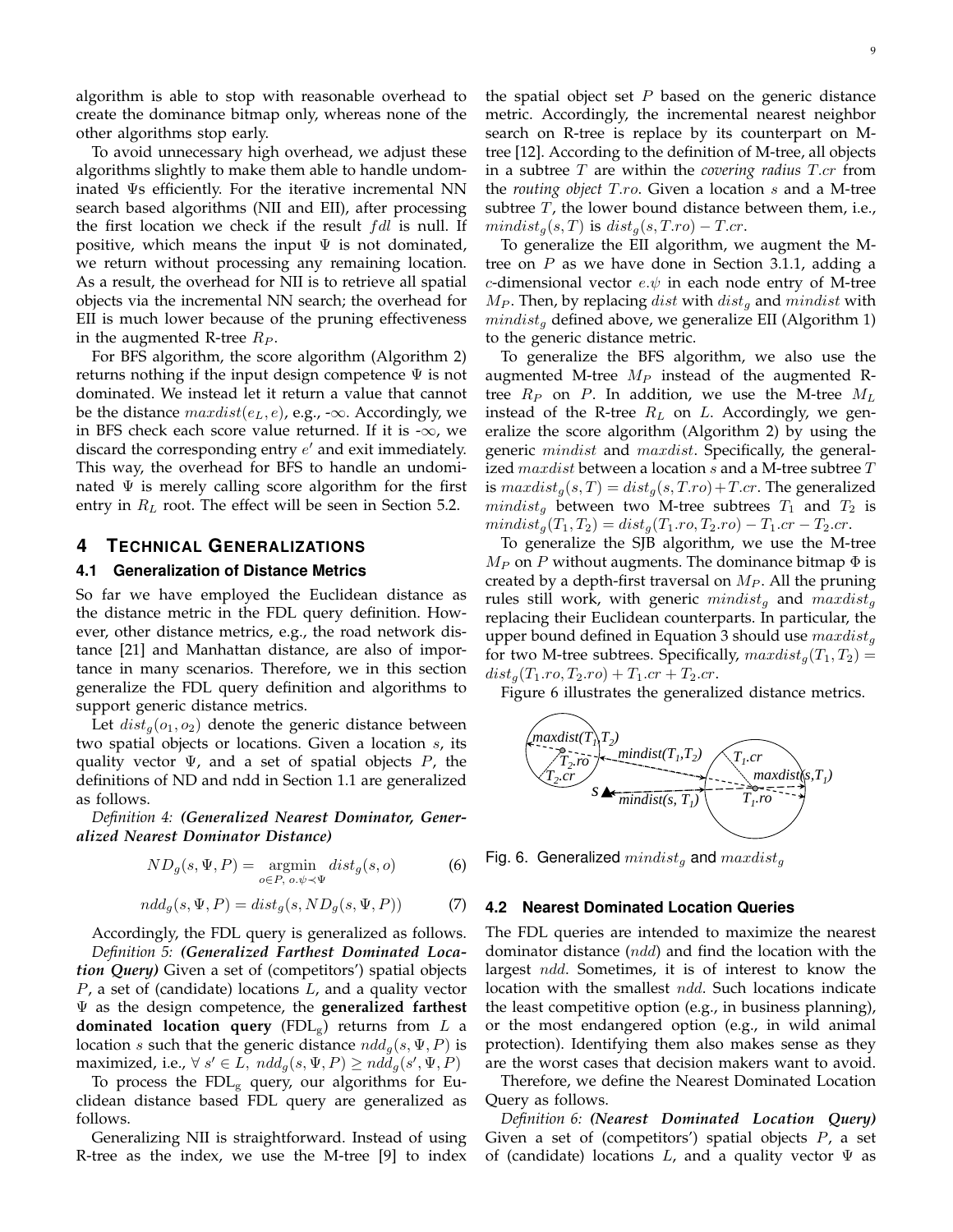the design competence, the **nearest dominated location query** (NDL) returns from L a location s such that the Euclidean distance  $n d d(s, \Psi, P)$  is minimized, i.e.,  $\forall s' \in L, \; ndd(s, \Psi, P) \leq ndd(s', \Psi, P)$ 

We proceed to adapt our FDL algorithms to process NDL queries. It is apparent that both our NII and EII algorithms can be easily modified to process NDL queries. To modify both of them, the minimum ndd and the corresponding location in  $L$  are maintained in the iteration on all locations in L. At the end of the iteration, the maintained location is returned as the nearest dominated location.

To adapt BFS, the challenge is to figure out the appropriate score function for a location entry  $e<sub>L</sub>$ . It should be the lower bound (instead of the upper bound) of ndd for any location s in  $e_L$ . Particularly, score( $R_P, e_L, \Psi$ )  $= \min\{mindist(e_L, e_P) \mid e_P \in R_P \land e_P.\psi \prec \Psi\}.$  The modified score function, to be called by the adapted BFS, is presented in Algorithm 5. For a leaf entry  $e<sub>L</sub>$ , the score actually is its  $n d d$  (lines 9–11). Otherwise, the score calculation stops at level 1 of R-tree  $R_P$  on P (lines 6–8). This way, we are able to derive a tight lower bound without incurring too many node accesses. Also, the max-heap used in BFS should be replaced by a minheap to give priority to smaller  $n d d$ .

**Algorithm 5 NDL\_score**(Augmented R-tree  $R_P$  of P, Minimum bounding rectangle  $e<sub>L</sub>$  of a group of locations in  $L$ , Competence  $\Psi$ )

|     | 1: for each entry $e'$ in $R_P$ 's root do                |
|-----|-----------------------------------------------------------|
| 2:  | if $e' \psi \prec \Psi$ then                              |
| 3:  | enheap $(H, \langle e', \text{mindist}(e_L, e') \rangle)$ |
|     | 4: while $H$ is not empty do                              |
| 5:  | $e := \text{deheap}(H)$                                   |
| 6:  | if $e_L$ is a non-leaf entry then                         |
| 7:  | if $e$ is a level-1 entry then                            |
| 8:  | <b>return</b> $mindist(e_L, e)$                           |
| 9:  | else                                                      |
| 10: | if $e$ is a leaf entry then                               |
| 11: | <b>return</b> $mindist(e_L, e)$                           |
| 12: | if $e$ is a non-leaf entry then                           |
| 13: | for each child $e'$ of $e$ do                             |
| 14: | if $e' \psi \prec \Psi$ then                              |
| 15: | enheap(H, $\langle e',mindist(e_L, e') \rangle$ )         |

When adapting the SJB algorithm to NDL queries, two points are noteworthy. First, Pruning Rule 1 still works as the dominance bitmap still tells which  $P$  R-tree nodes are unqualified. Second, Pruning Rule 2 also works as it discards P entries that do not contain nearest dominator of any location in a location entry. To return the nearest dominated location, we need a lower bound  $LBndd(e_L)$ in addition to the upper bound (Equation 3). The lower bound should be defined as

$$
LBndd(e_L) = \min_{e_i \in e_L.PL} mindist(e_L, e_i)
$$
 (8)

Accordingly, the max-heap in SJB is replaced by a minheap that prioritizes  $L$  entries according to the aforementioned lower bound instead of the upper bound.

Following the same line of reasoning as in Section 4.1, NDL queries and the relevant processing algorithms can be generalized to generic distance metric. Due to the space limitation, we omit the details in this paper.

## **5 EXPERIMENTAL STUDY**

In this section, we conduct intensive experiments to evaluate and compare those farthest dominated location query processing algorithms: NII, EII, their Hilbert curve variants (NII-Hil and EII-Hil respectively), BFS and SJB. All algorithms were implemented in Java and were run on a Windows XP PC with a 2.8GHz Intel Pentium D CPU and 1GB RAM. We used real and synthetic datasets for both object set  $P$  and location set  $L$ . For each dataset, its spatial coordinates were normalized to Euclidean space [0, 10,000]  $\times$  [0, 10,000]; while all its quality attributes were normalized to space  $[0, 1]^{c}$ , where c is the number of quality attributes. Each coordinate and attribute value is of 8-byte double type.

We set the page size to 4K bytes for both data and R-tree indexes. Each pointer in R-trees uses 4 bytes. The page fanout in the location R-tree  $(R_L)$  is 113; that in other R-trees  $(R_P)$  varies from 35 to 78. We used an LRU memory buffer whose default size was set to 0.5% of the sum of data sizes. We measure both the IO cost (i.e., number of page faults) and total response time of each query, and report the average measure obtained from 10 instances of  $\Psi$  randomly drawn from the c-dimensional space. If not explicitly stated, then each generated  $\Psi$  is dominated by some existing object. For SJB algorithm, the construction cost of the dominance bitmap (e.g., a traversal of the tree  $R_P$ ) is included in the measurement.

#### **5.1 FDL Query Performance on Real Datasets**

In this part, we used two real datasets from All-Stays.com [1] that maintains datasets of hotels, resorts, campgrounds, etc. around the world. We chose the dataset of hotels in US and cleaned it up as follows. We removed all records without longitude and latitude, and gave up quality attributes with too many null values. For all quality attributes remained, any null value was replaced by a value randomly picked from its attribute domain. As a result, 30,918 hotel records were obtained with the schema (*longitude*, *latitude*, *review*, *stars*, *price*).

We then normalized all 30,918 hotel records as described above, and call the normalized dataset USH. Value conversion was carried out on a quality attribute if necessary, e.g., a higher stars value was converted to a lower value in the normalized range [0, 1]. This way, lower values are preferable to higher ones. After that, two thirds (20,612) records are randomly picked as the basis to generate the  $P$  datasets. Specifically, we used different quality attribute combinations from USH and got four variants of USH dataset, as shown in Table 2. Each USH variant was used as the  $P$  set in our experiments. Whereas all locations of the remaining one third  $(10,306)$  hotel records form the  $L$  dataset. The results are reported in Figure 7.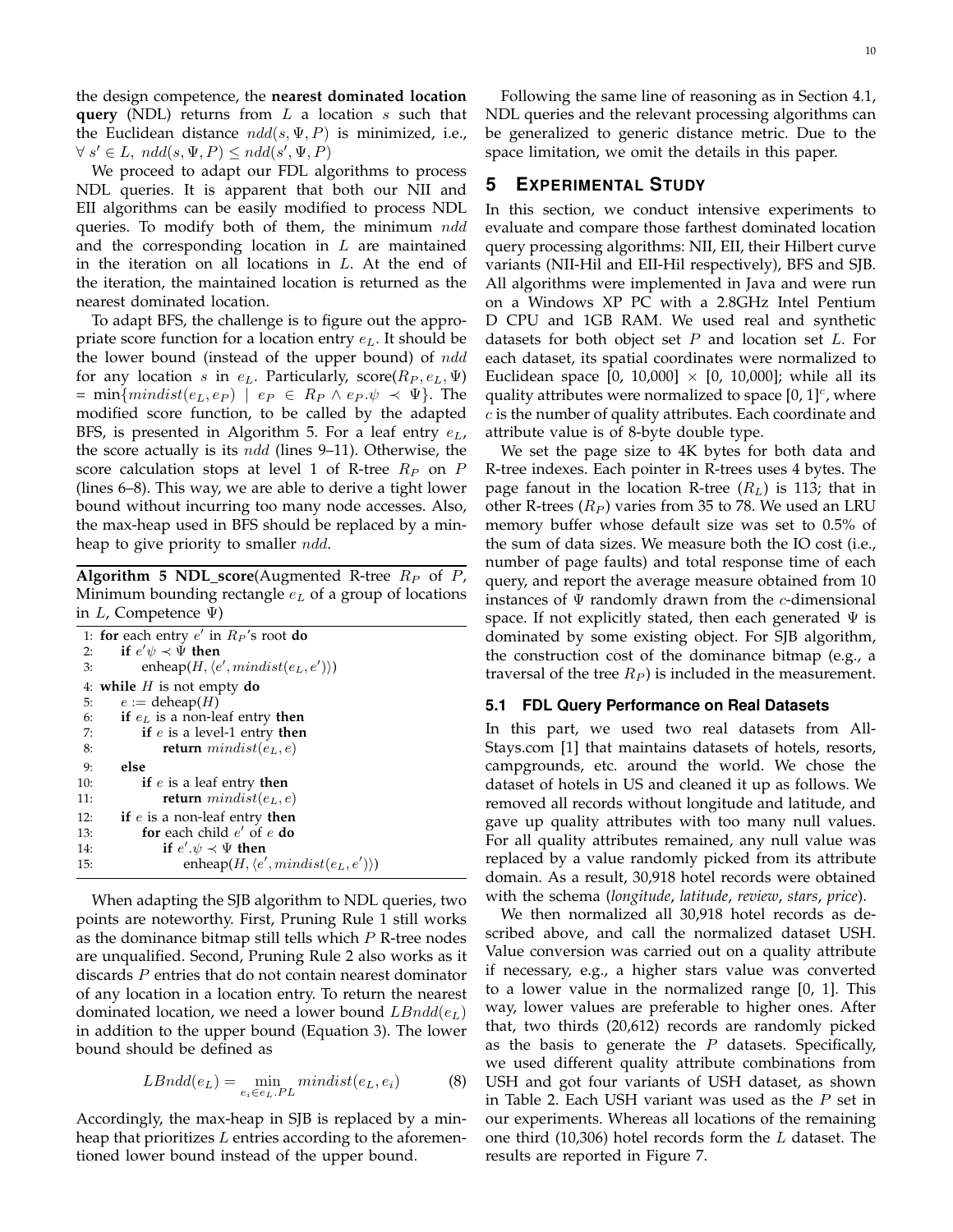| <b>USH Variant</b> | <b>Quality Attributes</b> |
|--------------------|---------------------------|
| USH-rs             | review, stars             |
| USH-rp             | review, price             |
| USH-sp             | stars, price              |
| USH-rsp            | review, stars, price      |

TABLE 2 Use of USH dataset in experiments

The node access of each algorithm is shown in Figure 7a. It is not surprising that NII algorithm performs worst because it carries out a naive search without any pruning. Then NII-Hil, the NII version processing all locations in L according to the Hilbert curve ordering (see Section 3.1.3), performs slightly better than NII. The Hilbert ordering of all locations helps to increase the buffer hit ratio, however, the naive nature of NII provides little space for improvement. Because of the  $\psi$ -augmentation in the R-tree  $R_P$  on object set P, EII algorithm is able to prune considerable number of unqualified nodes and thus incurring significantly fewer node accesses.



Fig. 7. Performance on real datasets

The performance of BFS algorithm is between EII-Hil and SJB. Although BFS processes all locations in a bestfirst way via the R-tree  $R_L$ , it calls the score algorithm each time it enheaps an  $R_L$  entry  $e_L$ . In order to find the correct upper bound ND distance for  $e<sub>L</sub>$ , the score algorithm has to access a number of nodes in the  $\psi$ augmented R-tree  $R_P$ .

Our SJB algorithm outperforms all other ones on all USH variants. This demonstrates that the overhead of creating the dominance bitmap in SJB pays off. The dominance bitmap not only preserves the pruning effectiveness owned by the  $\psi$ -augmented  $R_P$  entries, but also offers additional pruning power, as analyzed in Section 3.4. Moreover, the dominance bitmap is created once but used by all joining entry pairs in SJB. This share manner considerably reduces the overall overhead.

The results on query response time are plotted in Figure 7b. BFS and SJB algorithms incur considerably shorter query response time than others. The much longer response time of NII and NII-Hil is attributed to the fact that they both have to check dominance between the design competence  $\Psi$  and every data point they meet as the current nearest neighbor. In contrast, other methods do not conduct so many CPU-intensive dominance checks that compare double type attribute values. As NII and EII perform worse than NII-Hil and

EII-Hil respectively, we will omit NII and EII in the subsequent experiments on synthetic datasets.

## **5.2 FDL Query Performance on Synthetic Datasets**

We generated synthetic datasets and evaluated all farthest dominated location algorithms on them. The cardinality of synthetic  $P$  sets changes from 100K to 1000K. Its quality attribute dimensionality changes from 2 to 5. For all quality attributes in each  $P$  set, we generated values following both independent (IN) distribution and anticorrelated (AC) distribution in the same way introduced in previous work [5]. For each  $P$  set, the cardinality of the corresponding  $L$  set used in the experiment is a percent of that of P. The percent changes from 10% up to 60%. For both  $P$  sets and  $L$  sets, all locations in each set are generated randomly in the normalized Euclidean space  $[0, 10,000] \times [0, 10,000]$ . The parameters of all synthetic datasets are listed in Table 3. Those default settings are shown in bold fonts.

| Parameter                 | <b>Setting</b>                                                    |
|---------------------------|-------------------------------------------------------------------|
| Object set card., $ P $   | $\overline{100K}$ , 200 $\overline{K}$ , , 1000 $\overline{K}$    |
| Quality attri. dimen., c  | 2, 3, 4, 5                                                        |
| Quality attri. distri.    | Indep.(IN), Anti-corre. (AC)                                      |
| Location set card., $ L $ | $\overline{10\% \cdot  P }$ , 20% $\cdot  P $ , , 60% $\cdot  P $ |

TABLE 3 Parameters of synthetic datasets

## *5.2.1 Pruning Effectiveness*

In this part, we study the pruning effectiveness of augmented R-tree and dominance bitmap with respect to design competence Ψ. We accordingly used augmented R-trees and basic R-trees on 100K spatial object sets. We changed the quality attribute dimensionality  $c$  from 2 to 5. Each design competence  $\Psi$  is a c-dimensional vector of the form  $(v, \ldots, v)$ , where  $v \in \{0.1, 0.3, 0.5, 0.7, 0.9\}$ .

For each basic R-tree, we create the dominance bitmap with respect to the given design competence Ψ. For each R-tree (either augmented or basic), we perform a depthfirst traversal to access each node that may contain some object(s) dominating the  $\Psi$ . We measure the percent of R-tree nodes accessed in the depth-first traversal.

According to the results reported in Figure 8, dominance bitmaps always exhibit better pruning effectiveness than augmented R-trees. Compared to an augmented R-tree, a counterpart dominance bitmap has no false positive because of its bit definition. Therefore, it helps rule out considerable number of R-tree nodes which has a dominating  $\psi$  in the counterpart augmented R-tree. Dominance bitmaps obtain higher pruning effectiveness when the dimensionality is higher. In an attribute space of higher dimensionality, a design competence is expected to be dominated by fewer objects when the object cardinality is fixed. A dominated bitmap is able to adapt to this and set fewer bits to 1, which renders more R-tree nodes to be pruned.

Note  $\Psi$  values 0.1 and 0.3 are not included in the experiments on AC attributes, as in shown Figure 8b. This is because their corresponding Ψs are not dominated by any spatial object with AC attributes.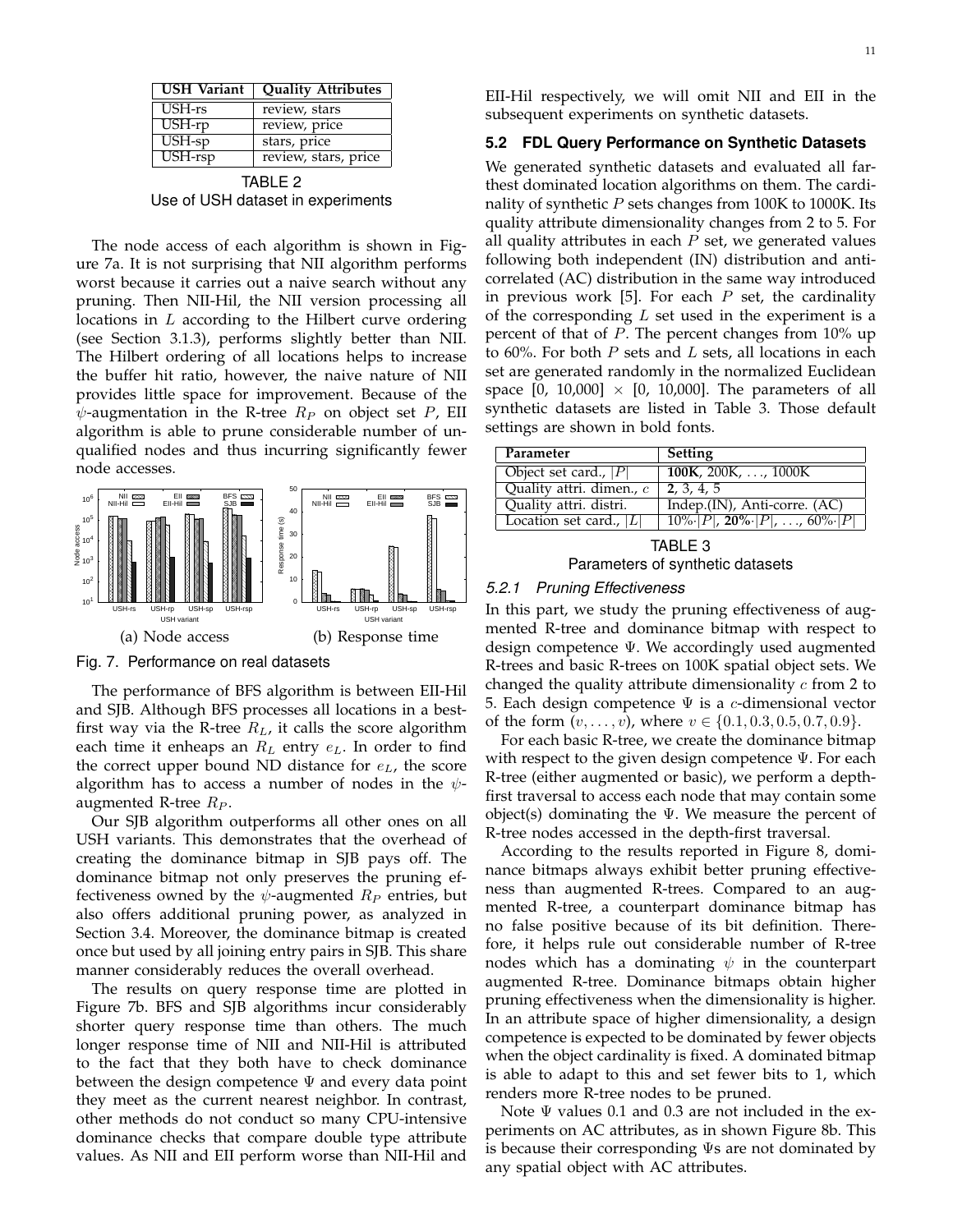

Fig. 8. Pruning effectiveness

We validated the analysis of pruning effectiveness in Section 3.4, by comparing the probability obtained from Equation 5, i.e. the estimated R-tree node pruning ratio, with the actual R-tree node pruning ratio in the experiments. We validated on IN quality attributes which the analysis assumes. According to Figure 8(a),



we fixed  $v$  to 0.1. We also focused on R-tree leaf nodes because upper levels contain insufficient nodes for validation. According to the validation results shown in Figure 9, Equation 5 tends to make underestimates

compared to the actual pruning effects.

## *5.2.2 Effect of Design Competence* Ψ

We also investigated the effect of design competence Ψ, using the default synthetic dataset settings: 100K P with 2-dimensional quality attributes, and  $20\%$   $|P|$  location set L. Each design competence  $\Psi$  is of the form  $(v, v)$ , where  $v \in \{0.1, 0.3, 0.5, 0.7, 0.9\}$ . The results on node access are reported in Figure 10.



Fig. 10. Node access vs. Ψ

On IN quality attributes, each design competence Ψ is dominated. Referring to Figure 10a, NII-Hil incurs higher overhead if  $\Psi$  is closer to (0, 0). Such a  $\Psi$  is dominated by fewer objects. As a result, NII-Hil has to search a larger spatial range in object R-tree  $R_P$ , and thus accessing more R-tree nodes, before finding the nearest dominator for each individual location. Whereas the effect is different to other algorithms. Such high node accesses do not apply to EII-Hil because it is able to prune unpromising nodes when  $\Psi$  is closer to  $(0, 0)$ . A  $\Psi$  closer to (0, 0) causes  $\psi$  in an  $R_P$  entry unlikely

which causes fewer entries to be accessed by SJB. The results on AC quality attributes are shown in Figure 10b. Here the first two  $\Psi s$ , (0.1, 0.1) and (0.3, 0.3), are dominated by no objects in  $P$ . In these cases, each algorithm stops early without processing all locations, as discussed in Section 3.5. Nevertheless, NII-Hil is still the worse because it has no pruning at all; SJB is still the best for it only needs to create the dominance bitmap. For other cases, the results are similar to those on IN quality attributes.

# *5.2.3 Effect of Buffer Size*

We also investigated into the effect of buffer size with all other parameters set to default. We varied the buffer size from 0.25% to 2% of the sum of data sizes. The relevant results are shown in Figure 11.

As expected, larger buffer size helps reduce node access. For datasets with IN attributes, larger buffer size benefits NII-Hil and EII-Hil most, as shown in Figure 11a. Whereas for datasets with AC attributes, SJB gains most from a larger buffer, according to Figure 11b. A given design competence  $\Psi$  is more likely to be dominated by points of IN distribution. This renders a candidate location more likely to be dominated by nearby neighbors. As a result, when all locations are accessed according to the proximity preserving Hilbert curve, more nodes are likely to be found in the buffer.

On the other hand, the total query response time is not too sensitive to the buffer size value. This is because the in-memory processing of each algorithm is not affected by the buffer size.

## *5.2.4 Experiments on Scalability*

In this part, we study the scalability of FDL query processing algorithms with respect to data cardinality and dimensionality. In each experiment, we report the query response time.

**Effect of** P **Cardinality.** We first fixed the quality attribute dimensionality to 2,  $L$  cardinality to 20% of  $P$ cardinality, and varied the  $P$  cardinality to observe its impact on the performance of all algorithms. Relevant results are reported in Figure 12a and Figure 13a.

Figure 12a plots the results on synthetic datasets with independent (IN) attributes. Our SJB algorithm outperforms all other three ones: NII-Hil, EII-Hil and BFS. The performance difference between SJB and others is mainly attributed to the pruning effectiveness discrepancy between the dominance bitmap and the augmented R-tree. The slight higher overhead of BFS compared to EII-Hil is due to two factors. First, the pruning effectiveness of augmented R-tree used by BFS is low for low dimensionality, as we see in Section 5.2.1. This makes the score algorithm tend to access more nodes for each input  $R_L$ entry  $e_L$ . Second, BFS involves two heaps (in BFS itself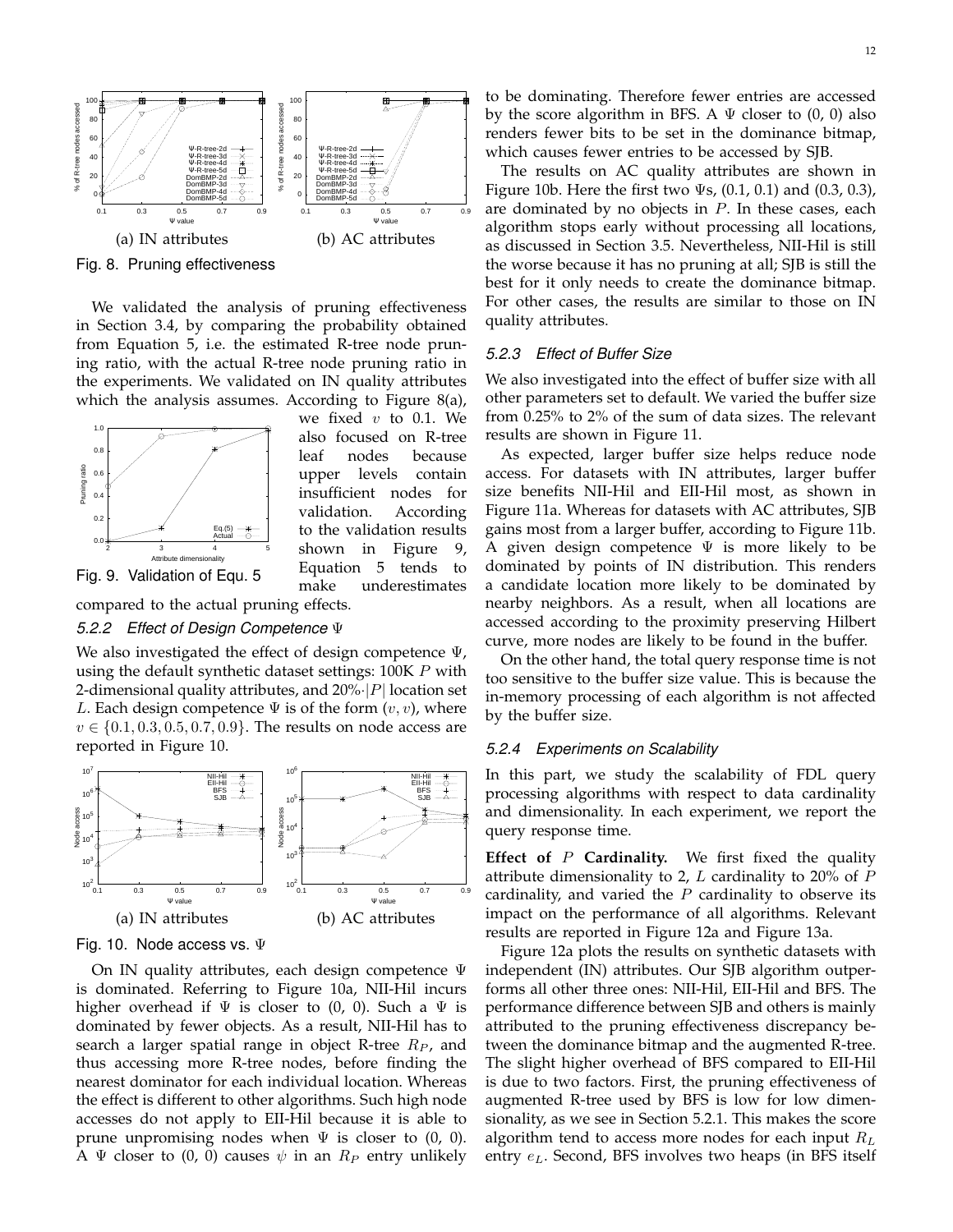

(a) Node access (IN attri.) (b) Node access (AC attri.) (c) Resp. time (IN attri.) (d) Resp. time (AC attri.)

Fig. 11. Query performance vs. Buffer Size



Fig. 12. Query performance on synthetic datasets with IN attributes



(a) Effect of P cardinality (b) Effect of L cardinality (c) Effect of dimensionality Fig. 13. Query performance on synthetic datasets with AC attributes

and the score algorithm) which consume more time in their specific operations.

Figure 13a plots the results of response time on synthetic datasets with anti-correlated (AC) attributes. The superiority of SJB to others is more significant compared to datasets with IN attributes. A random design competence  $\Psi$  has lower chance to be dominated by a set of anti-correlated points than by a set of independent points. This means that all algorithms but SJB access more nodes before the ND is located. Whereas, SJB employs the dominance bitmap, which saves considerable node access in query processing. Note BFS gains advantage over NII-Hil and EII-Hil, which is attributed to Lemma 2 favored by anti-correlated quality attributes.

**Effect of** L **Cardinality.** We then fixed the P cardinality to 100K, the attribute dimensionality to 2, and varied  $L$ cardinality to observe its impact on the performance. Relevant results are reported in Figure 12b and Figure 13b.

Referring to Figures 12b, the increase of  $L$  cardinality causes longer query response time for each algorithm on independent quality attributes. NII-Hil still performs worst, whereas SJB is still the best.

Referring to Figures 13b, NII-Hil performs much worse than others when  $L$  cardinality increases on AC quality attributes, as it is not equipped with any pruning mechanism. SJB still performs best and scales very slowly as  $L$  cardinality increases. Whereas BFS degrades moderately and outperforms both NII-Hil and EII-Hil, because the augmented R-tree is more powerful in terms of pruning on anti-correlated quality attributes.

**Effect of Quality Dimensionality.** Finally, we fixed  $|P|$ to 100K, |L| to 20% of |P|, and varied the quality attribute dimensionality from 2 to 5. Relevant results are reported in Figure 12c and Figure 13c.

Both NII-Hil and EII-Hil degrade seriously when dimensionality goes up, especially on anti-correlated (AC) quality attributes. In contrast, BFS degrades more slightly, especially on anti-correlated (AC) quality attributes. As the dimensionality becomes higher, the chance for the design competence  $\psi$  to dominate a given design competence  $\Psi$  is lower. This, together with the effect of AC distribution, renders the augmented R-tree  $R_P$  higher pruning capability. When working on a higher dimensionality following AC distribution, the score algorithm called by BFS benefits more from augmented Rtree  $R_P$ , because it utilizes the pruning mechanism more often for location groups from R-tree  $R_L$ .

It is noteworthy that SJB is still the best algorithm on both attribute distributions; it even improves as dimensionality increases. Given a design competence  $\psi$  and a fixed number of points,  $\psi$  tends to be dominated by fewer points if the dimensionality increases. This renders fewer nodes set in the resulting dominance bitmap, which subsequently saves processing time in the spatial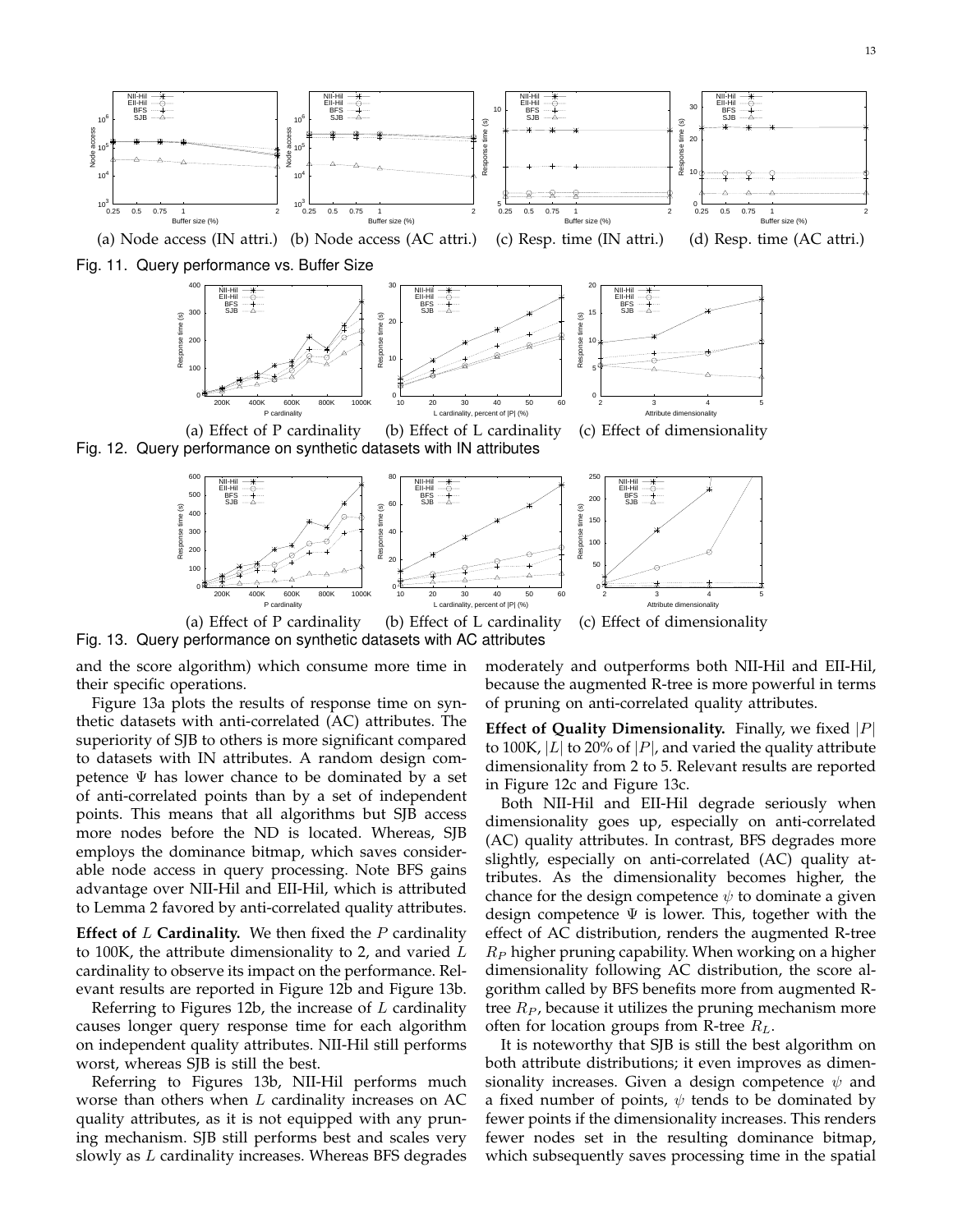joining employed by SJB algorithm.

#### **5.3 Performance of Generalizations**

We proceed to evaluate our generalization proposals presented in Section 4. We used the real San Joaquin County road network [4] with 18,263 vertices and 23,797 edges. We randomly picked 20% of the vertices as the location set L, and attached 2 to 5 quality attributes (both IN and AC distributions) to the remaining vertices to obtain the object sets Ps. The network distance metric was used in all FDL queries.

The node access costs are reported in Figure 14. The SJB algorithm outperforms the alternatives by 2–3 orders of magnitude. This indicates that the pruning techniques employed by SJB works effectively and efficiently on generic distance based M-trees.



Fig. 14. Network distance based FDL queries

The node access costs of network distance based NDL queries are reported in Figure 15. The SJB algorithm is still the best. Referring to Figure 15a, objects in  $P$  with IN attributes have similar likelihood to be a dominator, which renders the lower bound (Equation 8) used in SJB less effective in pruning candidate M-tree entries. Referring to Figure 15b,  $P$  objects with AC attributes differ markedly in terms of likelihood to be a dominator, which makes more room for the lower bound used in SJB to prune candidate M-tree entries. This trend is intensified as the dimensionality increases.



Fig. 15. Network distance based NDL queries

## **6 CONCLUSION**

In this paper, we propose a novel complex type of query: farthest dominated location (FDL) query. Given a set of (competitors') spatial objects  $P$  with both spatial locations and non-spatial attributes, a set of (candidate) locations  $L$ , and a design competence vector  $\Psi$  (for L), a FDL query retrieves the location  $s \in L$  such that the distance to its nearest dominating object in  $P$ is maximized. Although FDL queries are suitable for

various spatial decision making applications, they are not solved by any of the existing techniques.

We develop several efficient R-tree based algorithms for processing FDL queries, which offer users a range of selections in terms of different indexes available on the data. We also generalize our proposals to support the generic distance metric and other interesting query types. We conduct an extensive experimental study with various settings on both real and synthetic datasets. The results disclose the performance of our proposals, and identify our spatial joint based algorithm (SJB) as the most efficient and scalable query processing algorithm.

# **REFERENCES**

- [1] AllStays. http://www.allstays.com/
- Digital Battle Field.
- http://www.defenselink.mil/news/newsarticle.aspx?id=45084
- [3] Wild Animal Rehabilitation Center. http://www.wildarc.com/
- T. Brinkhoff. A Framework for Generating Network-Based Moving Objects. *GeoInformatica*, 6(2):153–180, 2002.
- [5] S. Borzonyi, D. Kossmann, and K. Stocker. The skyline operator. In *Proc. ICDE*, pages 421–430, 2001.
- [6] T. Brinkhoff, H.-P. Kriegel, and B. Seeger. Efficient Processing of Spatial Joins Using R-Trees. In *Proc. SIGMOD*, pages 237–246, 1993.
- [7] A. R. Butz. Alternative Algorithm for Hilbert's Space-Filling Curve. *IEEE Trans. Comput.*, C-20(4):424–426, 1971.
- [8] J. Chomicki, P. Godfrey, J. Gryz, and D. Liang. Skyline with presorting. In *Proc. ICDE*, pages 717–719, 2003.
- [9] P. Ciaccia, M. Patella, and P. Zezula. M-tree: An efficient access method for similarity search in metric spaces. In *Proc. VLDB*, pages 426–435, 1997.
- [10] A. Corral, Y. Manolopoulos, Y. Theodoridis, and M. Vassilakopoulos. Closest pair queries in spatial databases. In *Proc. SIGMOD*, pages 189–200, 2000.
- [11] Y. Du, D. Zhang, and T. Xia. The optimal-location query. In *Proc. SSTD*, pages 163–180, 2005.
- [12] G. Hjaltason and H. Samet. Distance browsing in spatial database. *ACM TODS*, 24(2):265–318, 1999.
- [13] X. Huang and C. S. Jensen. In-route skyline querying for locationbased services. In *Proc. W2GIS*, pages 120–135, 2004.
- [14] Z. Huang, H. Lu, B. C. Ooi, and A. K. H. Tung. Continuous skyline queries for moving objects. *TKDE*, 18(12):1645–1658, 2006.
- [15] D. Kossmann, F. Ramsak, and S. Rost. Shooting stars in the sky: An online algorithm for skyline queries. In *Proc. VLDB*, pages 275–286, 2002.
- [16] C. Li, A. K. H. Tung, W. Jin, and M. Ester. On dominating your neighborhood profitably. In *Proc. VLDB*, pages 818–829, 2007.
- [17] B. Moon, H. V. Jagadish, C. Faloutsos, and J. H. Saltz. Analysis of the Clustering Properties of the Hilbert Space-Filling Curve. 13(1):124–141, 2001.
- [18] D. Papadias, Y. Tao, G. Fu, and B. Seeger. An optimal and progressive algorithm for skyline queries. In *Proc. SIGMOD*, pages 467–478, 2003.
- [19] N. Roussopoulos, S. Kelley, and F. Vincent. Nearest neighbor queries. In *Proc. SIGMOD*, pages 71–79, 1995.
- [20] M. Sharifzadeh and C. Shahabi. The spatial skyline queries. In *Proc. VLDB*, pages 751–762, 2006.
- [21] S. Shekhar and S. Chawla. Spatial databases: a tour. Prentice Hall, 2003.
- [22] K. L. Tan, P. K. Eng, and B. C. Ooi. Efficient progressive skyline computation. In *Proc. VLDB*, pages 301–310, 2001.
- [23] Y. Theodoridis and T. K. Sellis. A Model for the Prediction of R-tree Performance. In *PODS*, pages 161–171, 1996.
- [24] T. Xia, D. Zhang, E. Kanoulas, and Y. Du. On computing top-t most influential spatial sites. In *Proc. VLDB*, pages 946–957, 2005.
- [25] M. L. Yiu, X. Dai, N. Mamoulis, and M. Vaitis. Top-k spatial preference queries. In *Proc. ICDE*, pages 1076–1085, 2007.
- [26] D. Zhang, Y. Du, T. Xia, and Y. Tao. Progressive computation of the min-dist optimal-location query. In *Proc. VLDB*, pages 643– 654, 2006.
- [27] B. Zheng, K. C. K. Lee, and W.-C. Lee. Location-dependent skyline query. In *Proc. MDM*, pages 148–155, 2008.